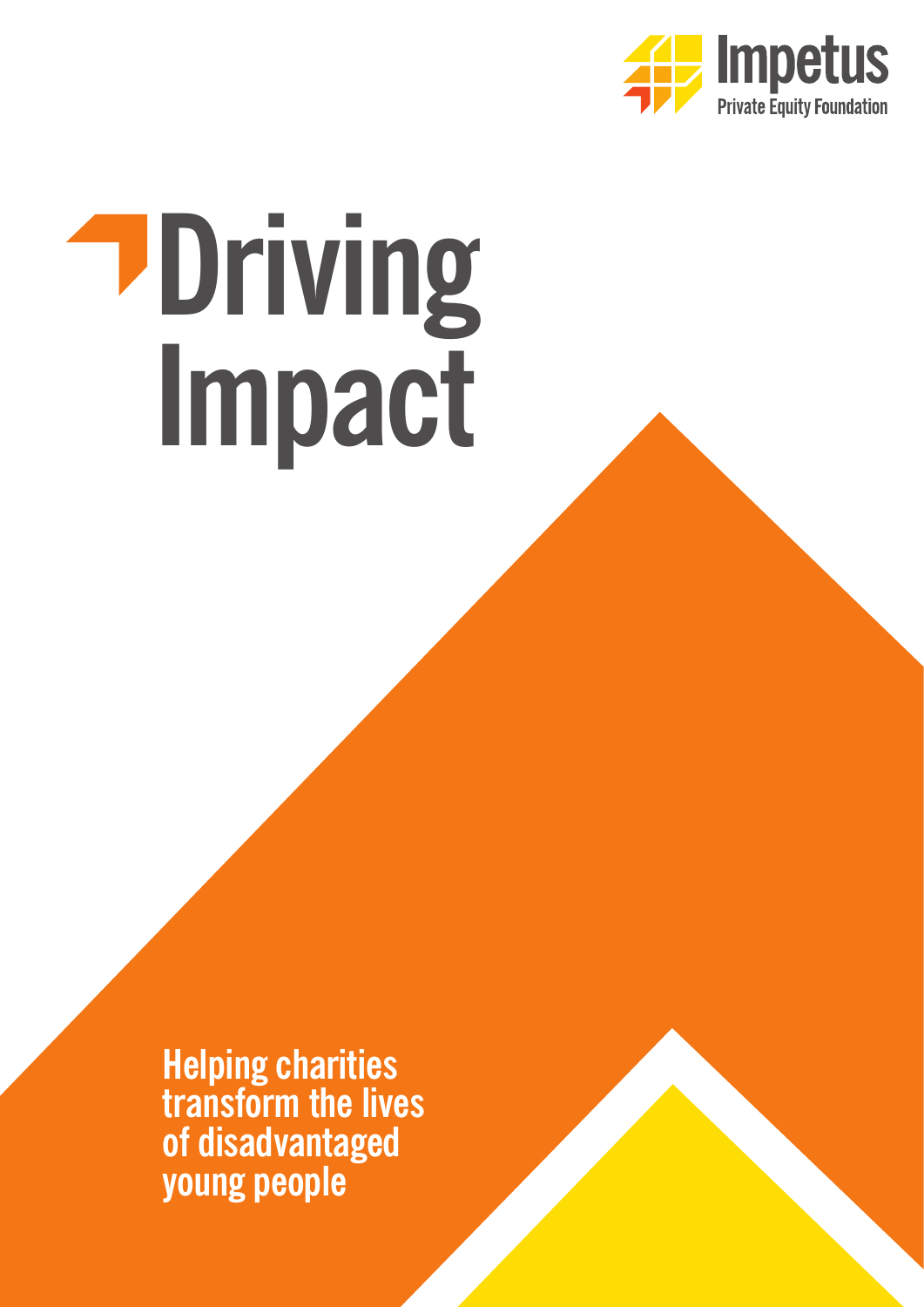## **Contents**

| <b>Foreword</b>                           |           |
|-------------------------------------------|-----------|
| <b>Introduction</b>                       | 02        |
| What makes an impactful organisation?     | 04        |
| Our driving impact approach               | 06        |
| The building blocks of an impact strategy | <b>12</b> |
| What we're learning                       |           |

### **Impetus – The Private Equity Foundation (Impetus-PEF)**

transforms the lives of 11–24 year olds from disadvantaged backgrounds them expand significantly so by ensuring they get the support to succeed in education, find and keep jobs, and achieve their potential. We do this by finding the most promising charities and social enterprises that work with these children and young people.

We help them become highly effective organisations that transform lives; then we help as to dramatically increase the number of young people they serve.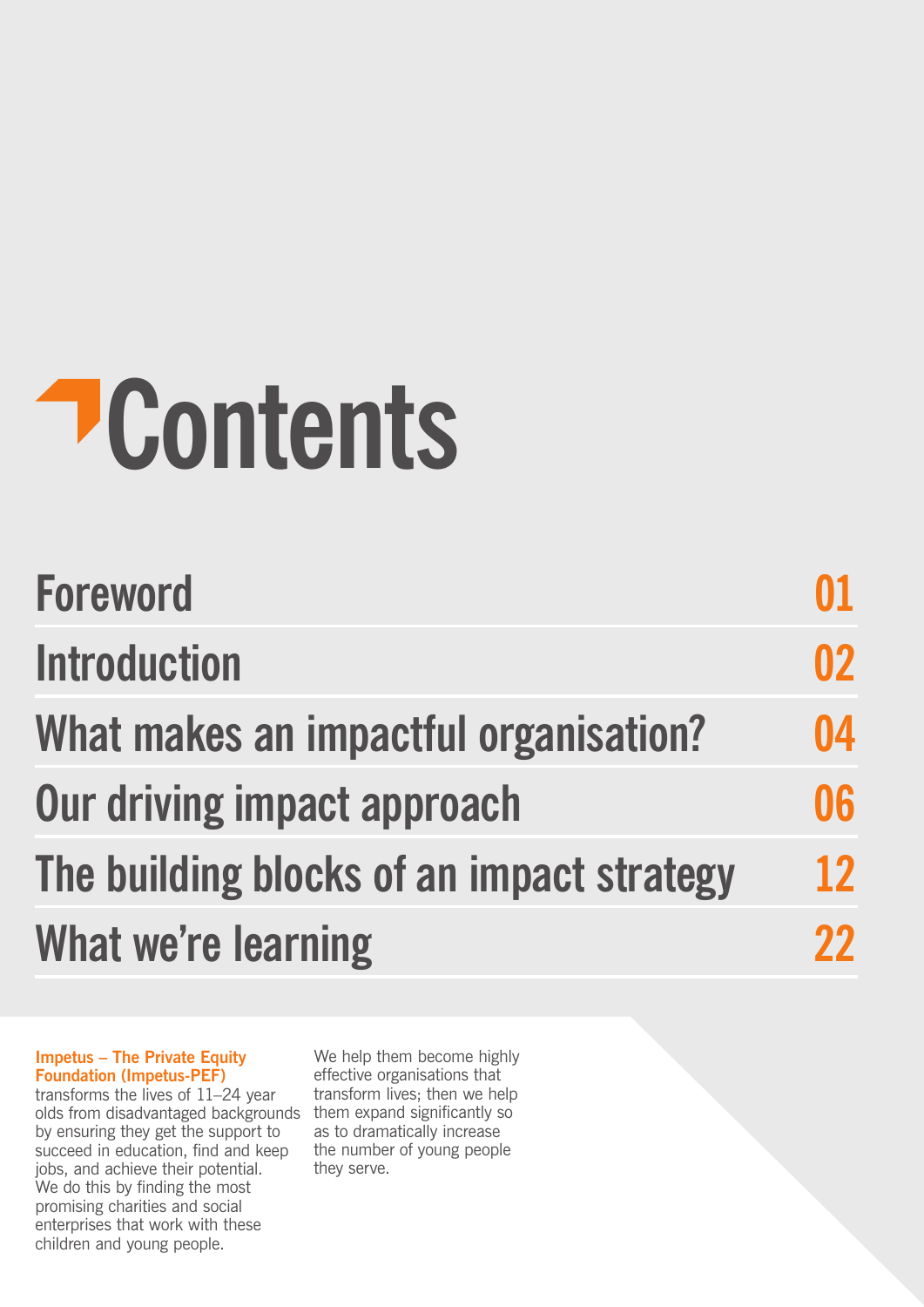### **Foreword**

**Social impact is a bit like dieting. Losing weight and staying healthy is easy, all you have to do is eat sensibly and exercise more. Except, of course, it isn't easy at all. If it was, gyms wouldn't make all their money from over-optimistic New Year's resolutions.**

And so it is with 'impact'. Everyone is talking about it and it sounds so simple: have a strategy, keep learning and improving, have clear accountability, manage your money and so on. It's easy to say but it's incredibly tough to do, which is why we've written this report to share what we've learned from our work helping charities increase their impact on the lives of disadvantaged young people and from our efforts to increase our own impact.

A serious focus on impact is tough for any organisation because it means focusing on the hard questions, the ones that keep charity CEOs up at night: Do my programmes really work? How can I make them work better? How do I secure our financial future? Who should we work with?

It's tough because no matter how committed we are and no matter how much we care about the people we're trying to serve, measurement and accountability can feel scary and threatening.

It's tough because taking impact seriously often means stopping or changing interventions that you've been doing for years and which staff, volunteers, supporters and trustees are deeply attached to.

And, like the dieting, it's tough because it doesn't stop. You never get to say 'OK, that's impact sorted, what's next?' As the great cyclist Greg LeMond said of his training, 'it doesn't get easier, you just go faster'.

So, if focusing on impact isn't hurting, at least the brains of your leadership team, it probably isn't working. Our own journey to focusing on impact has been painful too. But the great news is that it's worth the pain. As one of our charity partner CEOs said to me recently; "It turned out that although we had great data and great outcomes, they weren't great enough. Focusing on impact means we will get young people on our programmes into work faster, staying there for longer and progressing further."

We don't claim to have all the answers on impact – we're learning all the time. But if you work for, fund, or commission charities and social enterprises to deliver impact, you're not alone. I hope there's something in this report that you find useful. Please tell us if there is. And please tell us if there isn't. We'd love to hear what you think.



**Andy Ratcliffe Chief Executive Officer, Impetus – The Private Equity Foundation**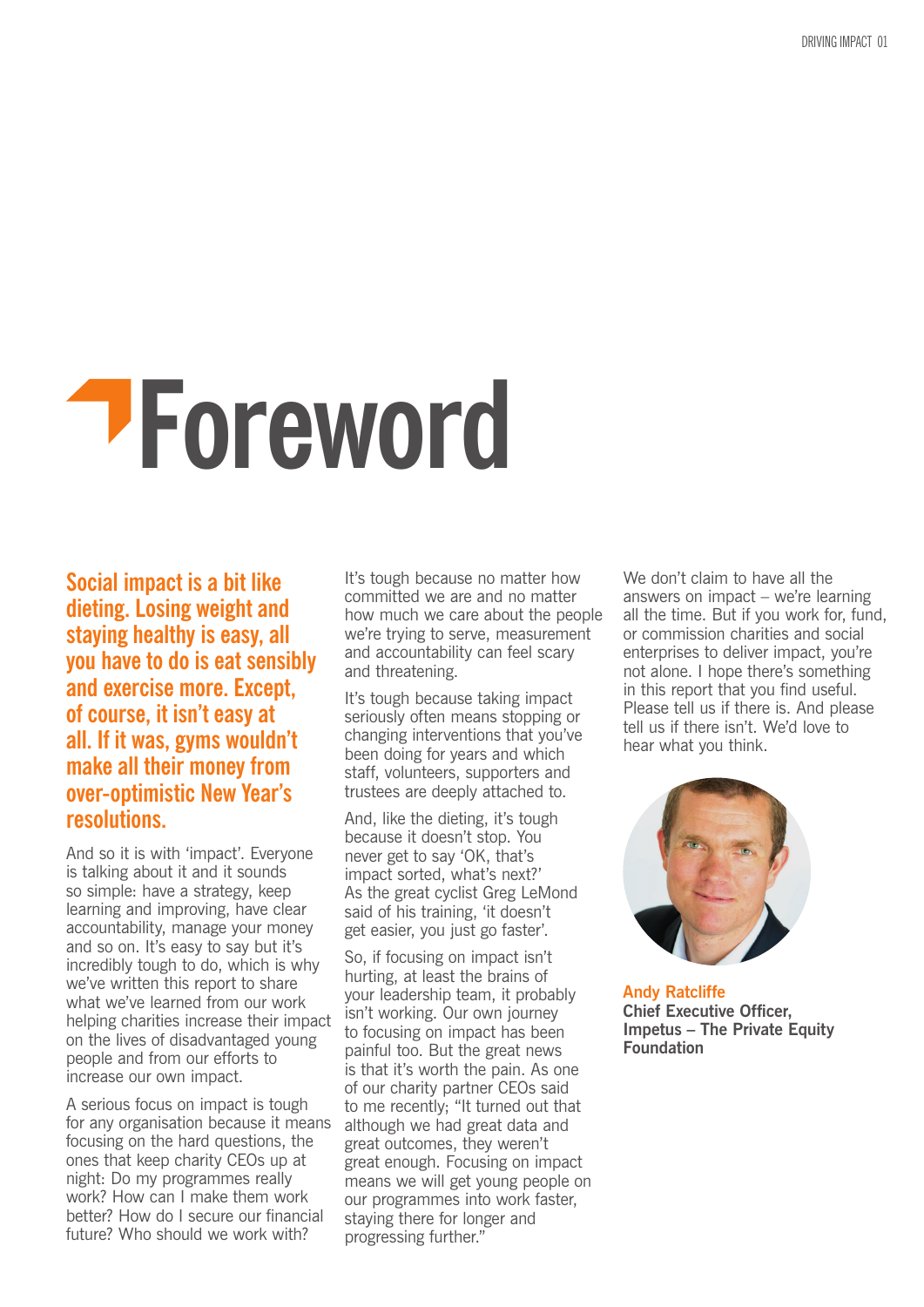### **Introduction**

### **Impetus Trust and The Private Equity Foundation (PEF), originally established in 2002 and 2006 respectively, set themselves similar aims and took similar approaches.**

The goal of both organisations was essentially to 'partner for scale-up'. This meant finding high-calibre charities and social enterprises with ambitions for growth, and then working with these organisations to strengthen and expand them. PEF always focussed on supporting charities helping disadvantaged young people into work, whilst Impetus Trust was more varied, ranging from reoffending to early years provision.

Both Impetus Trust and PEF deployed a 'venture philanthropy' model, providing their charity partners with a support package that complemented grant funding with management support and with pro bono project expertise supplied by world-class business professionals.

Over their pre-merger existence, the two organisations partnered with 45 charities, providing them with £58.6 million worth of support; this comprised £24.5 million (42%) in grant funding, £22.7 million (39%) in pro bono expertise and £11.4 million (19%) in management support from their investment professionals.

The charities that both organisations worked with did grow – Impetus Trust's portfolio reported steady year-on-year growth in both the number of beneficiaries reached and in turnover. This was no easy accomplishment: it was achieved mid-recession, when many charities were struggling and experiencing a decrease in their income.

Both Impetus Trust's and PEF's track records and achievements earned them wider recognition. In 2011, Impetus Trust was chosen with The Sutton Trust to co-manage the new Education Endowment Fund (EEF).

Created with a £125 million grant from the Department for Education, its aim is to improve educational achievement among disadvantaged young people. Likewise, PEF (through its incubated charity ThinkForward) was entrusted by the Department of Work and Pensions in 2011 with managing the first-ever social impact bond, designed to improve outcomes for young people not in education, employment or training (NEET).

Despite these successes, both Impetus Trust and PEF had begun to question if this was enough. We both wanted to understand whether even well-run charities were as effective as they could be in delivering real and lasting change for their beneficiaries.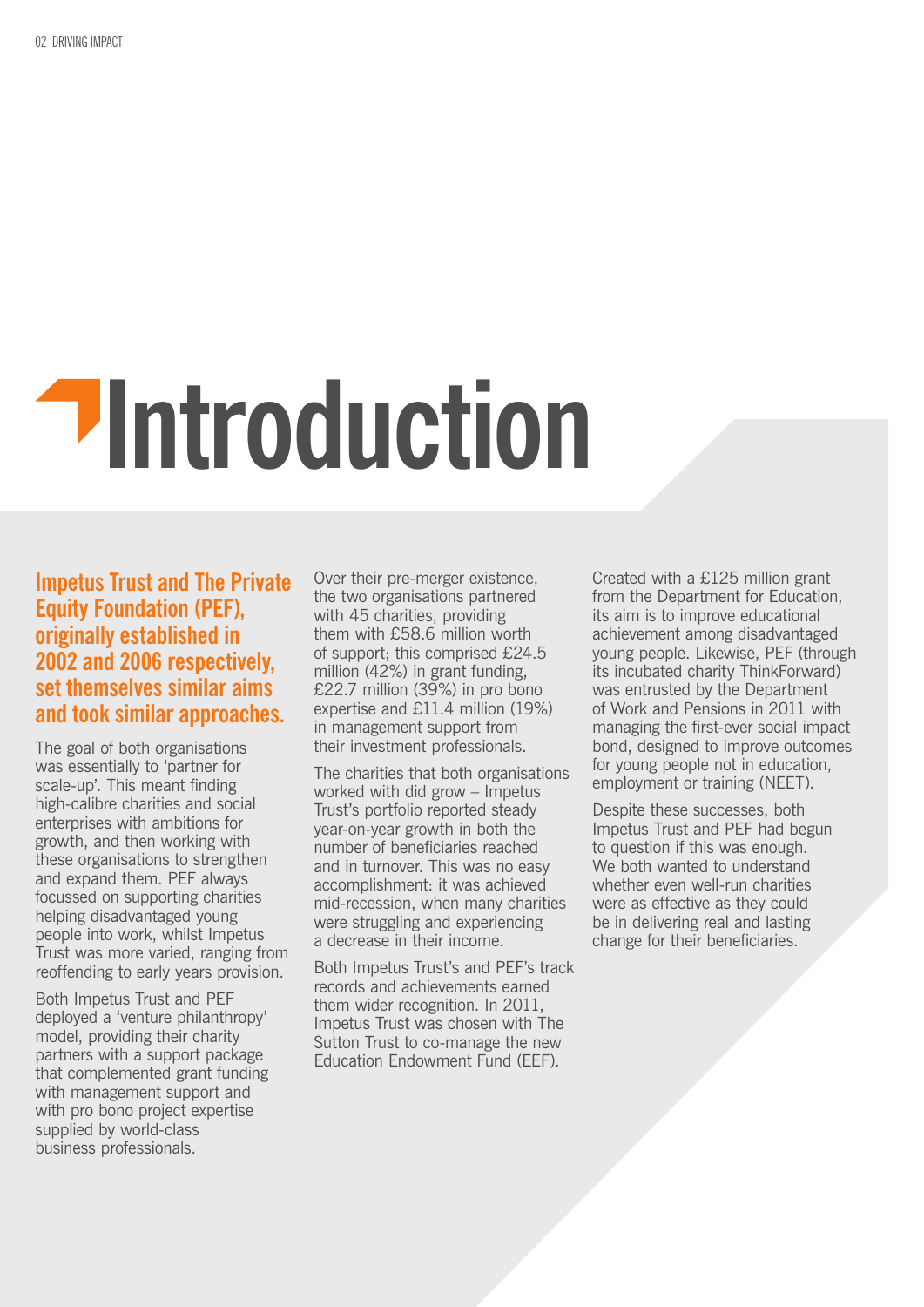The merger and the formation of Impetus-PEF in 2013 was an opportunity to consider what we had achieved as two separate organisations and to define what we wanted to achieve together. Our objective was clearly to make the greatest possible impact on the lives of specific groups of disadvantaged people. But could we deploy our resources in a more effective way, so that our charity partners could maximise their impact rather than simply grow?

After examining our work in depth, we concluded that:

- We needed greater clarity on the kind of impact we wanted to achieve and on how to manage for impact
- $\bigcap$  The questions we normally asked our charity partners about impact needed to probe more deeply, and our analysis of their answers needed to be more rigorous
- We needed to devote a higher proportion of our resources to the maximisation of impact and impact management.

### **Our theory of change: impact first, then scale**

Determined to learn from the best practice available, we were assisted in our theory of change process by Dr David EK Hunter, a highly respected and experienced consultant specialising in social impact in the US. Putting in place the building blocks of our own impact strategy was challenging: we had to decide to stop work in areas where we had had success, and which we felt passionate about. It also meant becoming accountable for outcomes which we felt would be more difficult to achieve, but more worthwhile. Difficult decisions like these are an essential part of a successful theory of change – and ours was ultimately clarifying and rewarding.

It resulted in us narrowing our focus and investing our resources into only one area of social need – educational and employment outcomes for disadvantaged young people. We also decided that our unique contribution would be to help our charity partners become more effective at delivering life-changing outcomes for the young people they help.

### **Decisions from our theory of change workshops**

- **↑ We are working to improve the** educational and employment outcomes of young people aged 11 and 24, and living in economic disadvantage in the UK
- We will reach these young people through supporting charities that work with them
- **We will first concentrate on** improving these organisations' ability to make an impact in the lives of these young people
- **T** Only when we are confident that an organisation is reliably making an impact for the majority of the young people it serves, will we dedicate our resources to dramatically growing theirs.

### **Further reading:**

- **T** Leap of Reason. *Mario Morino, 2011*
- **T** Working Hard and Working Well, *David EK Hunter, 2013*

### **"You helped us reach more people" said charity partners**

In an independent survey conducted jointly by Bain & Co and Noah Isserman (a Gates Scholar at Cambridge University at the time of the merger), charity partners were asked to name the specific capabilities that Impetus Trust or PEF had most helped them develop. The top two capabilities named were:

- (i) the ability to reach more beneficiaries, and
- (ii) leadership skills.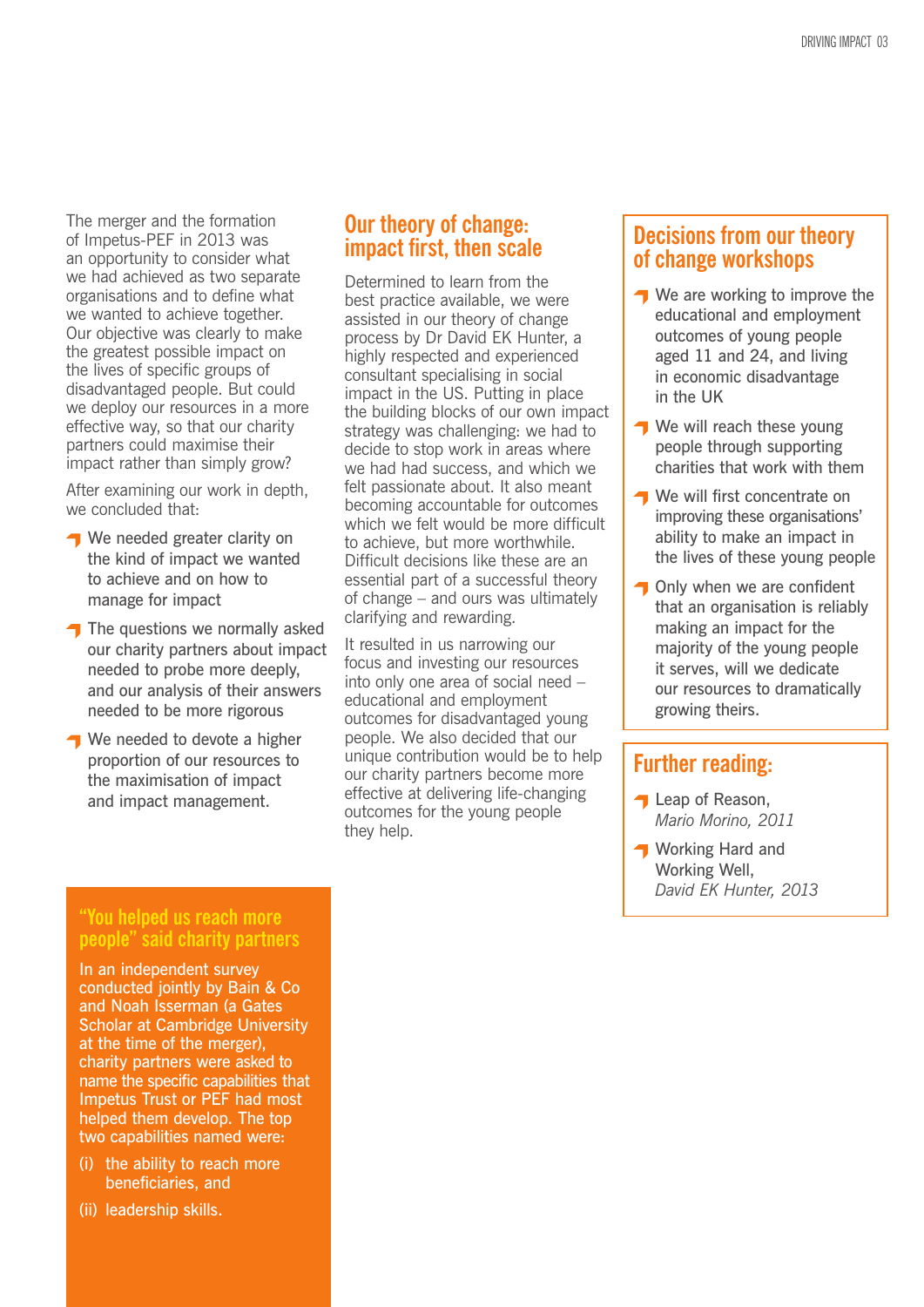**Impact, by our definition, is the meaningful, lasting change in a young person's life which can be attributed to a specific intervention.**

By **'meaningful'**, we mean that it has a transformative, proven impact on a person's wealth, health or wellbeing across a long period of time. By **'lasting'** we mean that the effect can be seen to endure over a significant amount of time, long after the programme.

### **What makes an impactful organisation?**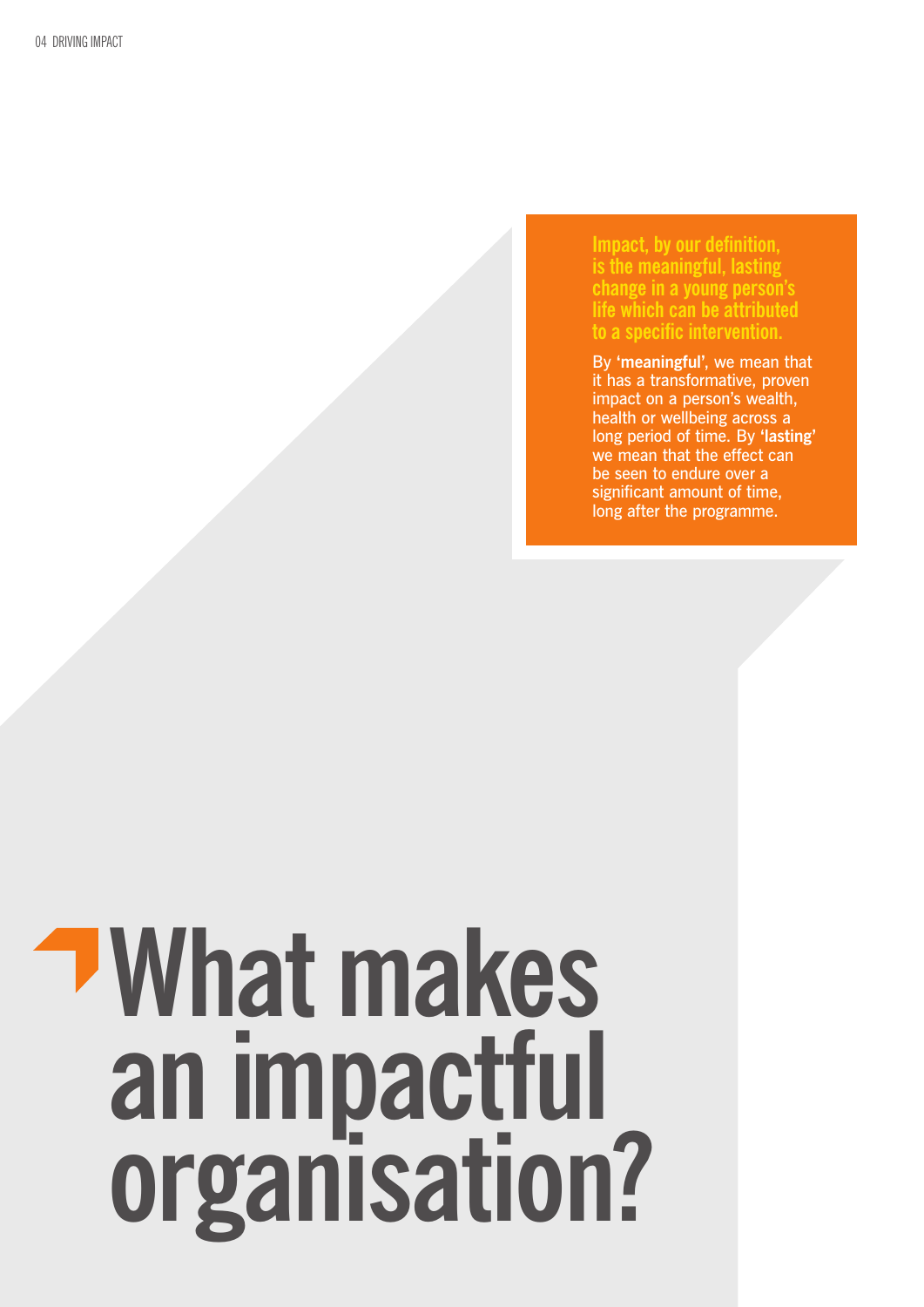**We believe that to be an impactful, or high-performing organisation, impact cannot come simply from applying a formula – the mind-set of the people who work in an organisation is the essential component and has to be driven and embodied by the leadership.** 

Having studied high-performing  $charities<sup>1</sup> - as we have done both$ in the UK and in the US – we have identified four core characteristics they have in common:



**01** An **impact strategy** that reflects a clear and

consistent set of choices about who they will serve, to what end, and how they will do this. These choices lead an organisation to build programmes that draw on the existing evidence base to stand a good chance of being impactful. However, they also provide them with a 'North Star' – a constant benchmark by which they can judge whether they are succeeding at this.

**02** Place continuous **learning and improvement** at the heart of the organisation. This is sometimes known as 'performance management', and is the process by which an organisation identifies and collects the data which reveals whether:

- **(i)** an individual young person is on track to get to the outcomes intended, and if not, what action can be taken to get them back on track
- **(ii)** the programme as a whole is succeeding in getting young people to the outcomes intended and how it can be improved in the next iteration.

**03** Drive collective **accountability** for outcomes from the Board of trustees to the front line. The board hold the management accountable for continually improving the outcomes for all the young people they serve, and management hold the frontline staff accountable for the outcomes of the individual young people with whom they work. This accountability is reciprocal – management is accountable for providing the frontline with the support, resources, and space to innovate and move every young person to the intended outcomes.

**04** Leverage their impact strategy for **fundraising success**, using their clear focus and robust data to identify potential funders, articulate their value proposition and supply evidence of continuous improvement in producing meaningful outcomes.

**05** Deploy their resources for both impact and **sustainability**. The budget supports activities with the greatest chance of producing impact and operates at margins that allow the organisation to build reserves and survive unforeseen events. When the organisation plans to grow, it takes into account the dangers to impact that this can pose and acts to mitigate these risks.

Some of these characteristics have received considerable focus in recent years, with the UK government funding organisational sustainability within the social sector, and consultancies developing expertise in this area, as well as in improving leadership and governance.

There is also a growing emphasis on the importance of using evidencebased programmes, or at least elements of such. However, there has been very little attention or resources given to building consistent impact strategies, aligning an organisation's activities around them, or using performance management to operationalise these strategies. **This is a gap that we believe urgently needs filling**.

### **Reference**

**1** Organisations in the US include ROCA, Centre for Employment Opportunities, Good Shepherd Services, and Our Piece of the Pie.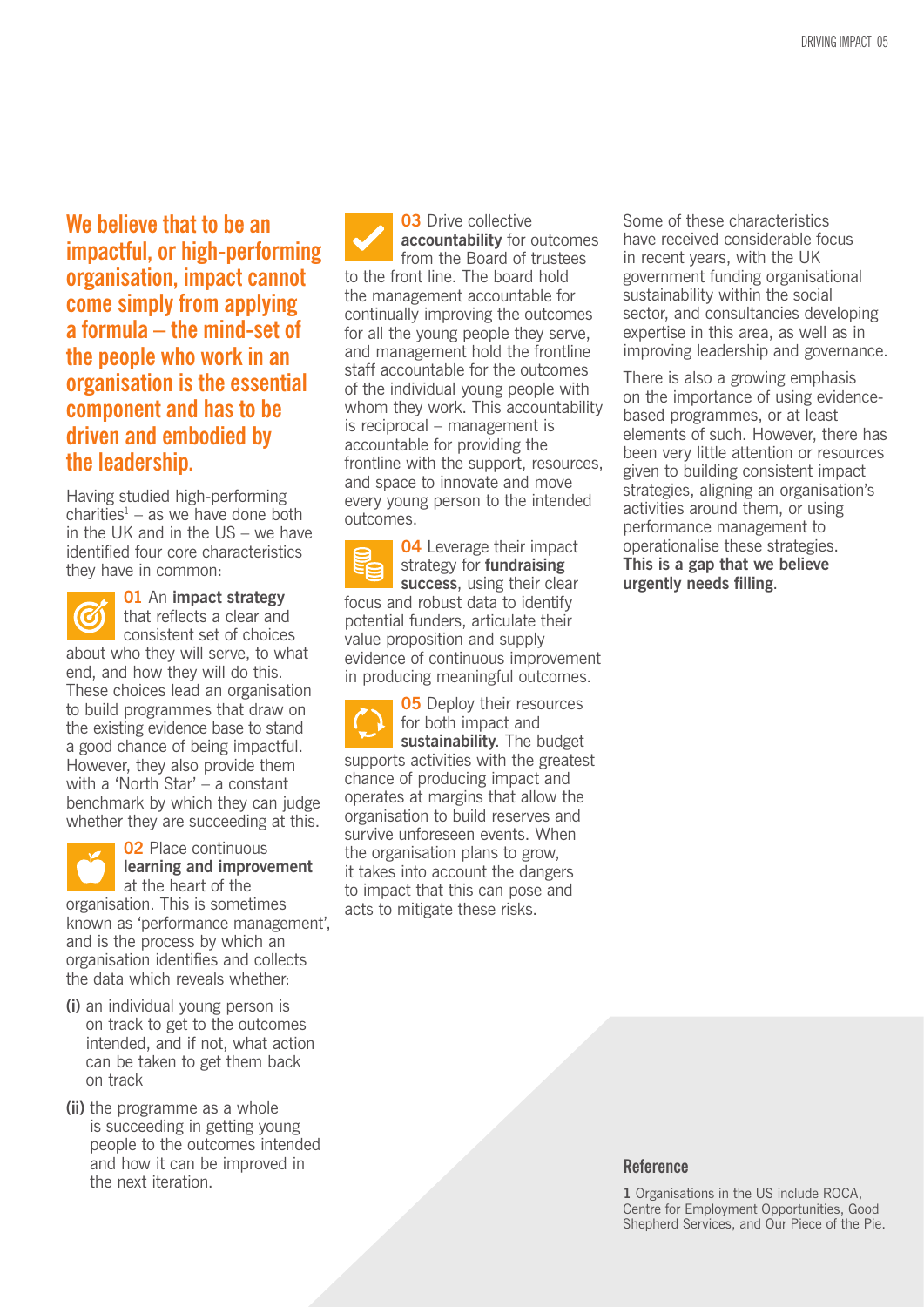### **Our Driving Impact approach**

**Our approach today is 'impact first, then scale', and the programme we deliver to charity partners is 'Driving Impact'.** 

At Impetus-PEF we work with our charity partners to make them more effective; to enable them to help many more disadvantaged young people. We continue to support the charity's growth in scale – but only where there is clear evidence that the charity is producing transformative outcomes for the vast majority of the young people it serves.

On the following pages, we outline the steps we take our charity partners through on this journey and the key factors to consider when building a highperforming organisation.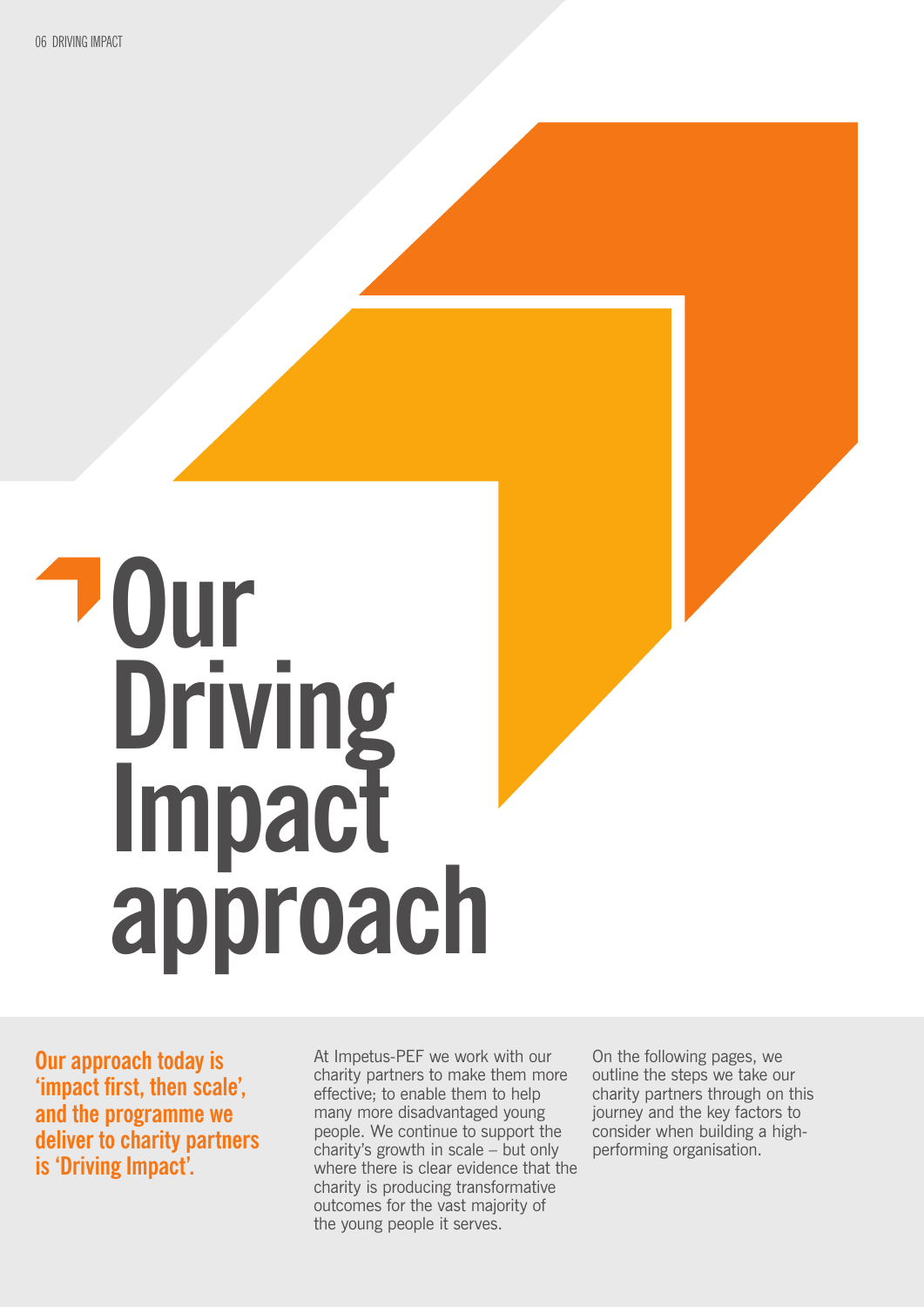### **How we drive impact**

### **Where we work**

We had a strong track record of working with charities supporting young people to achieve educational success and a secure entry to employment. In addition, the available evidence led us to conclude that these outcomes were most meaningful (in terms of having the strongest claim to lift these young people out of poverty over the long-term) for disadvantaged young people. This has resulted in programmes in the areas of educational attainment and employability skills, centred on specific, investable outcomes. We seek to work with organisations that we believe can help disadvantaged young people to reach these outcomes.

### **How we work**

We don't work directly with disadvantaged young people – instead we seek to improve their educational and employment outcomes through supporting high-potential charities who work with them. We deliver our Driving Impact programme of support which focusses on making these charities high-performing; with strong leadership, organisational sustainability, effective programmes and robust performance management – so that they get all the young people they serve to transformative outcomes. When they are able to consistently produce these outcomes, we then focus on scaling these organisations so they can have a truly national reach.

The charities we work with are our partners in this. Impetus-PEF provides support, challenge, expertise and funding as part of our Driving Impact programme, but it is the leadership and the staff of the charities who make the commitment to embedding the changes that aligning activities with impact implies.

The high-performing organisations we have visited in the US describe this as a decade-long process which includes:

- **T** Defining the building blocks of performance management (covered on page 12)
- Aligning delivery with these building blocks
- $\bigcap$  Implementing performance management, including software and staff training
- **T** Embedding, testing, and refining tactical and strategic performance management
- **Participating in formative** evaluation which provides an impartial judgment on how well the organisation is delivering against its building blocks
- $\bigcap$  Participating in a summative evaluation that provides the most definitive answer to which outcomes are being created for young people, and whether they can be attributed to the organisation.

Impetus-PEF commits to providing support and resource throughout this evolution for organisations that also commit and stay on track.

**Impetus-PEF commits to providing support and resource throughout this evolution for organisations that also commit and stay on track**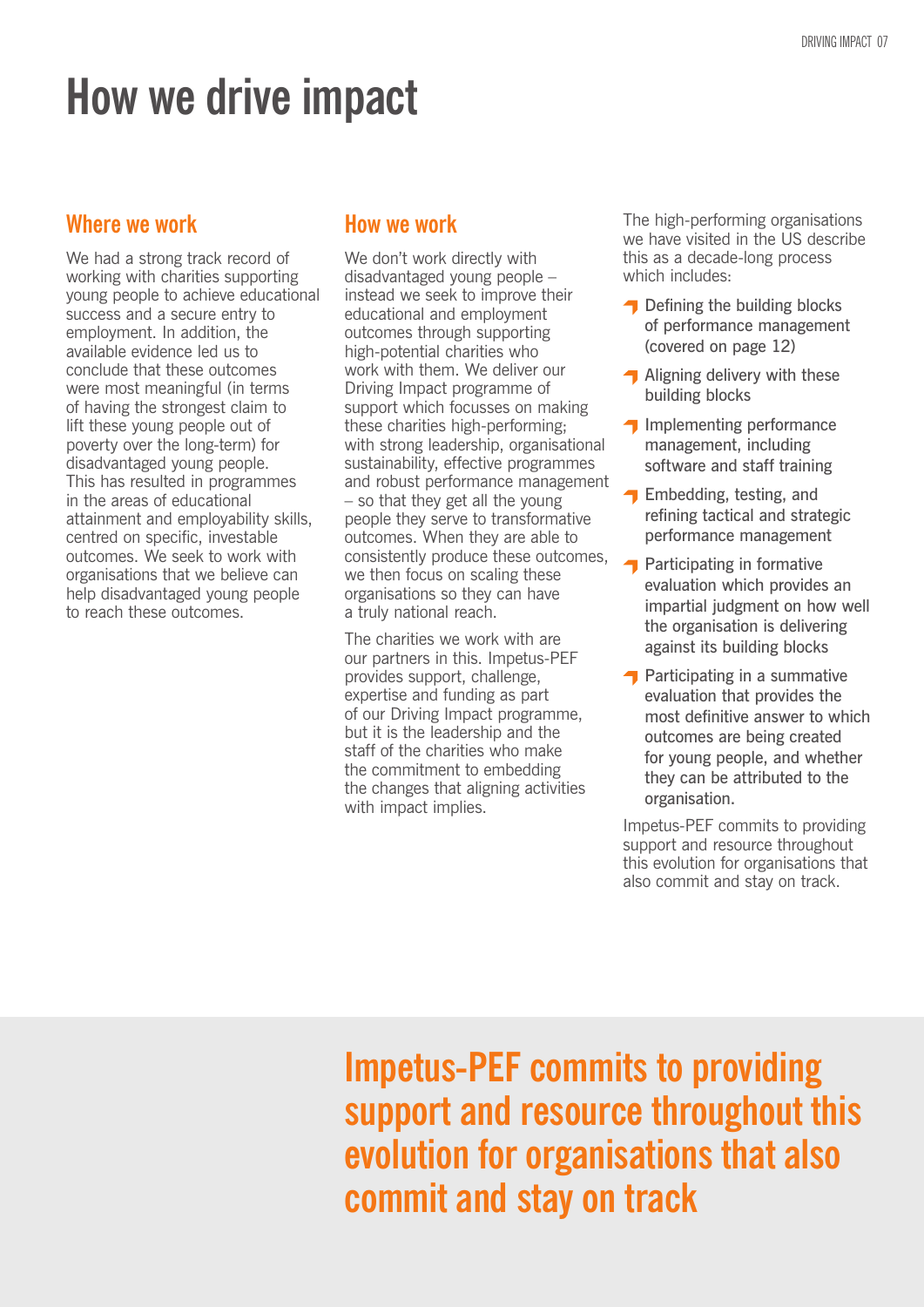### **How the partnership works**

Getting to a place where an organisation can feel confident that it is reliably producing impact takes time. As we show in the following chapter, simply having an 'outcomes focus' is not enough. Setting new criteria and measures of success for the young people you set out to help, putting them in place, and then creating, implementing, and testing the performance management feedback loops that allow an organisation to manage for outcomes is not something that happens in six months. Our partnership process, end to end, is likely to take more than six years.

### **What Impetus-PEF does during each phase**

| <b>Screen</b>                                                                                                                                                                                                                                                                                                                                                                                                                                       | <b>Focus</b>                                                                                                                                                                                                                                                                               | <b>Build</b>                                                                                                                                                                                                                                                                                                                                                                                                                                                                                                                                                                                                        | <b>Scale</b>                                                                                                                                                                                                                               |
|-----------------------------------------------------------------------------------------------------------------------------------------------------------------------------------------------------------------------------------------------------------------------------------------------------------------------------------------------------------------------------------------------------------------------------------------------------|--------------------------------------------------------------------------------------------------------------------------------------------------------------------------------------------------------------------------------------------------------------------------------------------|---------------------------------------------------------------------------------------------------------------------------------------------------------------------------------------------------------------------------------------------------------------------------------------------------------------------------------------------------------------------------------------------------------------------------------------------------------------------------------------------------------------------------------------------------------------------------------------------------------------------|--------------------------------------------------------------------------------------------------------------------------------------------------------------------------------------------------------------------------------------------|
| Explore suitable candidates<br>through a mixture of<br>referrals and market<br>scans, looking for:<br>- Ambition for impact<br>- Prospect of sustainability<br>$-$ Commitment to<br>developing measurement<br>and evaluation systems<br>Assess charities in detail<br>- Site visits<br>- Discussions with<br>leadership and Board<br>- Rigorous due diligence<br>Prepare partnership<br>proposition for<br>the Impetus-PEF<br>investment committee. | <b>Facilitate Driving</b><br><i>Impact</i> workshop<br>Document new<br>operating model<br>Ensure Board is aligned<br>with new direction<br>Help organisation<br>develop plan<br>Engage CEO on personal<br>leadership style<br>Take stock and decide<br>whether to continue<br>partnership. | Help organisation put<br>new impact-driven model<br>in place, with focus on<br>quality and reliability<br>- Training, hiring specialised<br>staff (e.g. head of impact,<br>systems manager)<br>- Changes to activities on<br>the ground (enrolment<br>of young people, actual<br>programme of work)<br>- Implementation processes<br>and systems to collect<br>and review outcomes<br>data<br>Support on other areas<br>required for growth and<br>sustainability e.g. financial<br>controls, HR, leadership<br>development<br>After a few years, support<br>with external evaluation<br>(formative and summative). | Support significant<br>scale-up of delivery<br>- Growth planning<br>- Funding model<br>- Additional senior hires<br>- Support with go-to-<br>market strategy<br>Continue to support<br>refinements to model and<br>performance management. |

### **What the charity gains from each phase**

**The right fit** An aligned partnership

Clear mission and implementation plan

**Impact management** Systems and data to

**Expansion** Ability to produce better outcomes for many more young people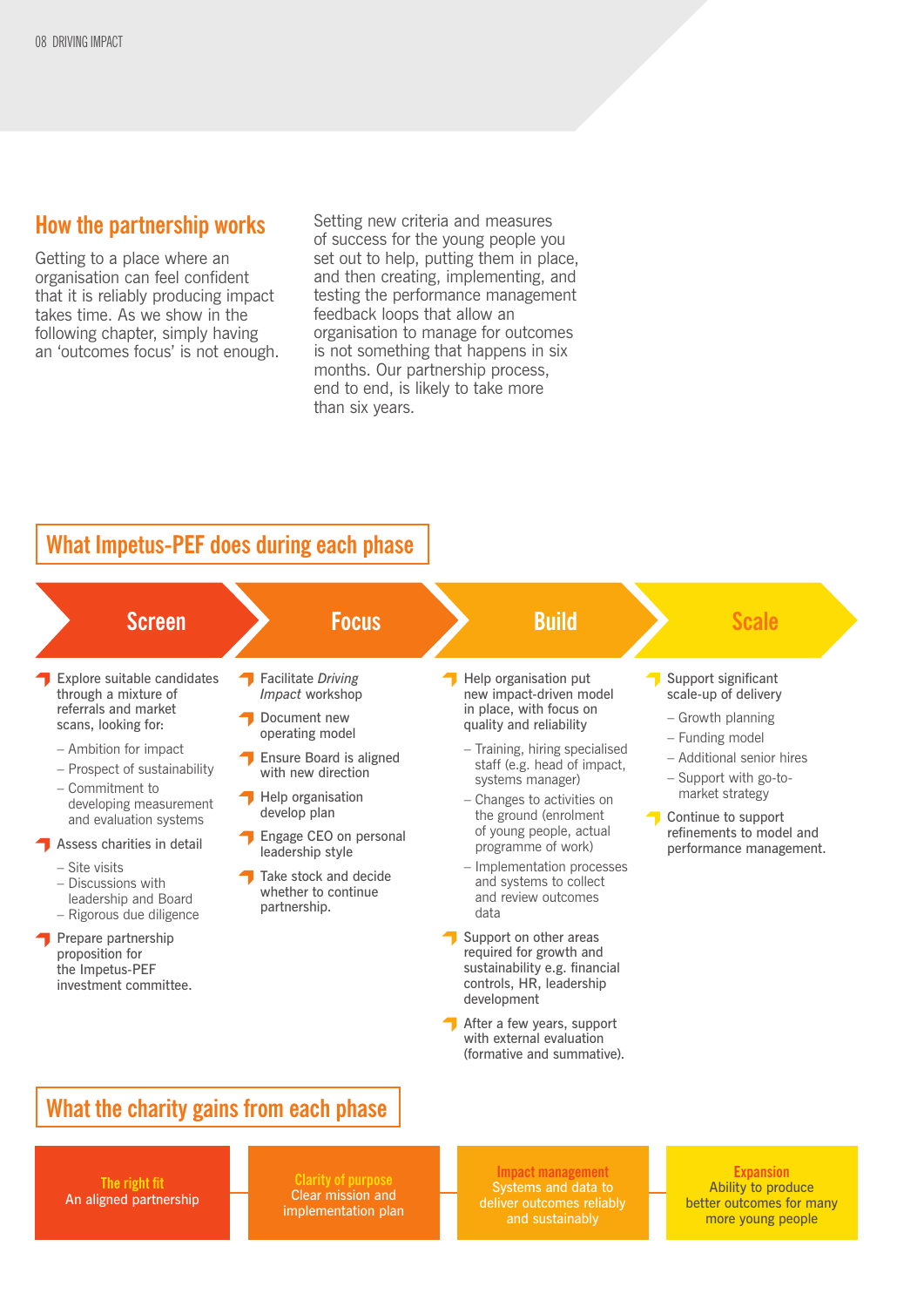### **What we bring to our charity partners**

There are four elements to the support and resource that we provide to our charity partners:

### **01 In-house management support**

We provide hands-on management support to the Chief Executive and senior management team of our charity partner, through our highly experienced, in-house investment team. Impetus-PEF investment team members each bring substantial management consulting, financial and voluntary sector experience, and their weekly support spans the entire period that we partner with a charity. These investment directors deliver our Driving Impact programme to our partner charities through the four investment phases outlined left.

The relationship focuses largely on the Driving Impact programme, but also encompasses all aspects of the partner organisation, including financial stability. The Investment Director aims to work one day a week on each of their partner charities and may have up to 100+ hours of contact time with the leadership of each organisation every year.

Honesty is a crucial component of the relationship between an Investment Director and the CEO of a charity partner, and this can only flourish where there is a high-level of trust, which takes time to build.

### **The team**

**T** Team of seven Investment Directors, each with 15–20 years of experience in private, public and social sectors

### **How we support charities**

- **T** Source and recommend investments
- **Work closely with charity** CEO, SMT and Board
- **T** Facilitate Driving Impact workshop during Focus Phase
- Support implementation planning
- **Guide evaluation planning**
- Build leadership capacity
- Scope and coordinate partner support
- **Assess charity progress.**

### **Building trust – an Investment Director's perspective**

"Building trust is hard work; it has to be earned and it can take time. We cannot and should not take it for granted. Such is the sector legacy of "dressing up the story" for funders – that however much we think it's easy, most CEOs will not be comfortable for a while sharing the things about which they are anxious or failing.

"Trust is key because it provides the platform for us to challenge them at every stage. Ask the CEOs what they value most and they often say  $-$  it is the monthly meeting where they are subjected to rigorous and constructive challenge and questioning that they don't get elsewhere."

**Amelia Sussman Investment Director**

**Honesty is a crucial component of the relationship between an Investment Director and the CEO of a charity partner [...]**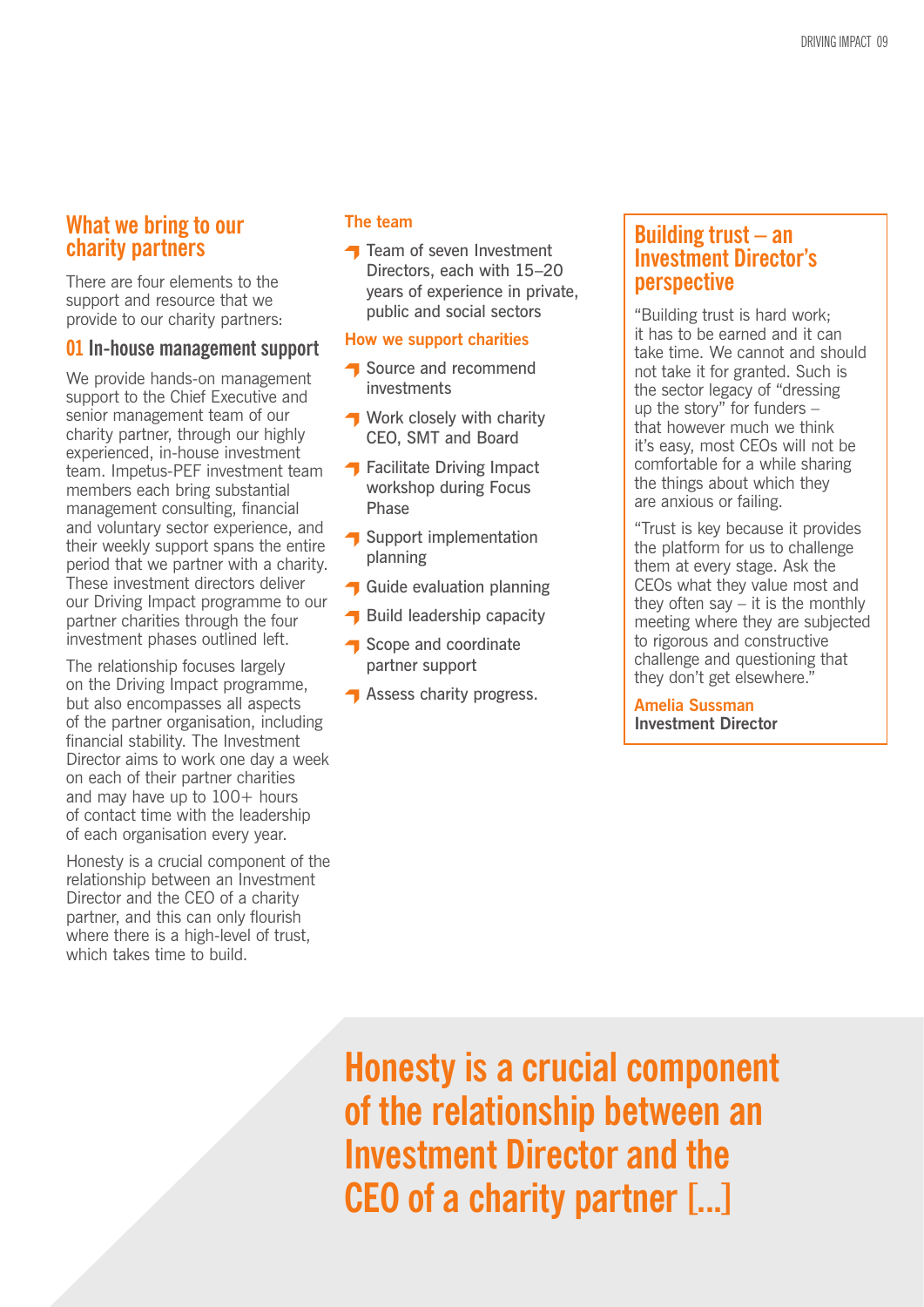### **02 Pro bono expert network**

We have built a pool of highly skilled experts, who volunteer their skills to our charity partners and social enterprises, and focus on developing their sustainability and leadership in particular. This pool currently numbers some 400 individuals and 60 organisations, including world-class management consulting and professional service firms.

Our investment team identifies the most critical needs of our portfolio charities and then sources highly skilled volunteers from our extensive pro bono network to share their talent on strategic projects. Professionals contributing their skills can make a real difference to a charity – helping the organisation to develop its business plan, strategic review, financial systems, leadership coaching, fundraising strategy, and IT systems.

The pro bono associate, partner organisation and Investment Director agree the brief before the project starts – and the ongoing relationship between the three parties ensures that the results of the project go on to be implemented and impactful.

In 2014, firms and individuals in our pro bono network donated over 10,000 hours to 150 projects for our charity partners – and we aim to grow this amount every year.

### **03 Strategic grant funding**

We provide core funding to our charities and social enterprises so they can improve their effectiveness and build their capacity. The initial funding is for a year, but after this milestone is successfully passed, multi-year agreements are made. This funding is linked to the organisation meeting pre-agreed milestones, which are tracked on a quarterly basis. In the initial stages of the programme, the funding allows the leadership to focus on understanding their current impact and deciding on the changes they will need to make if they are to improve. Later, the funding helps to actually meet the costs of implementing, testing and evaluating these changes. Finally, funding will allow charities to meet and overcome the challenges of scaling their organisation.

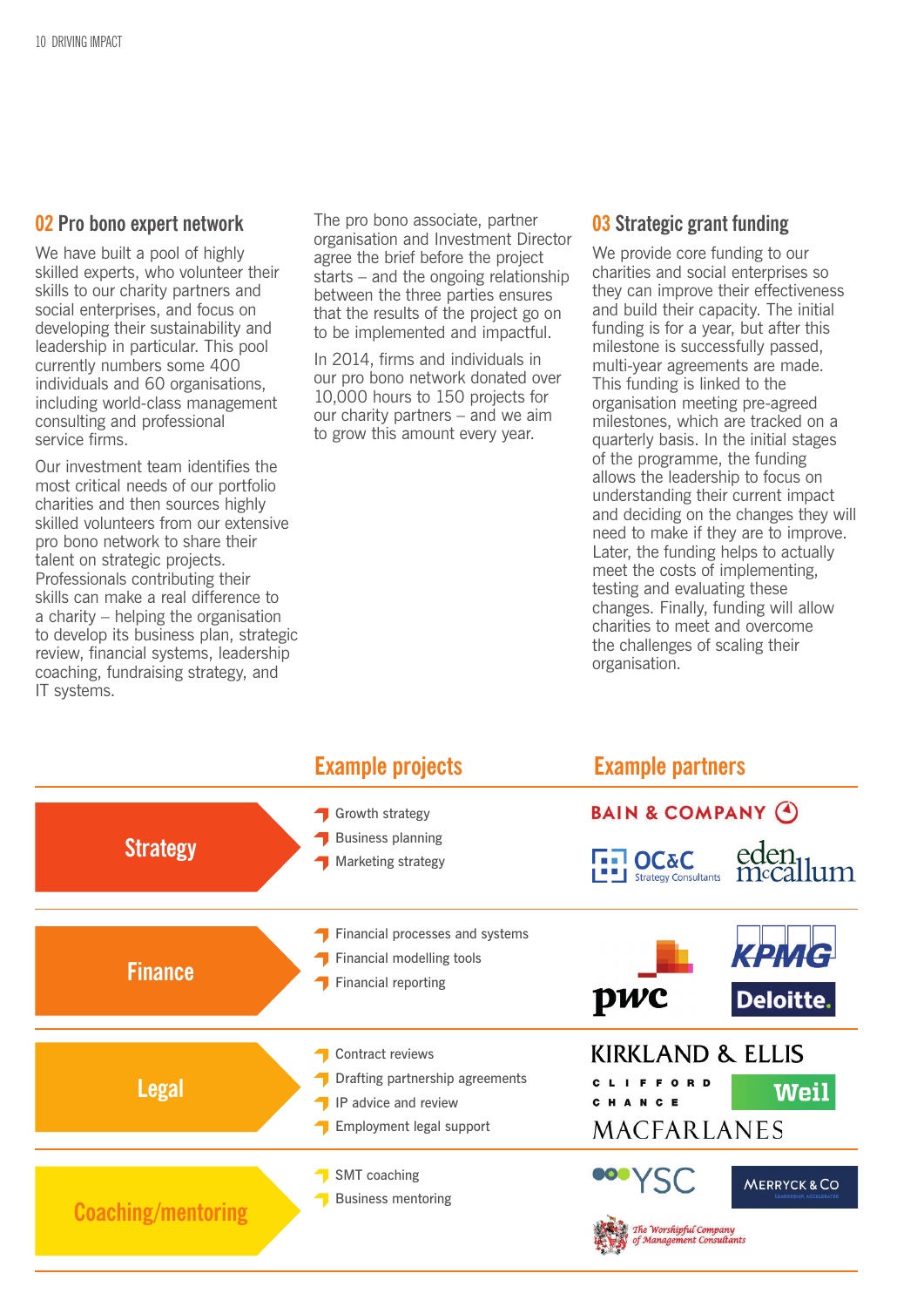### **04 Methods and tools**

We have developed a number of proprietary methods and tools to be better able to support our charity partners throughout the different phases of our Driving Impact approach.

### **Facilitating decisions**

**↑** Driving Impact workshop during Focus phase to produce a blueprint for the organisation's impact goals and model.

### **Helping develop implementation plans**

- $\bigcap$  Templates for three year change roadmap
- **T** Tools for developing action plans
- **Guide and training for assessing** risks and driving change.

### **Guiding evaluation planning**

- **Path to evidence**
- Tools for identifying appropriate evaluation method and for developing multi-year evaluation plans.

### **Assessing charities' progress**

**T** Framework based on five impact performance pillars to assess charity's progress – used to tailor our support and a basis for investment decisions.

### **How Impetus-PEF helps Resurgo to drive impact**

### **Jo Rice, Managing Director, Resurgo**

It is embarrassing to say it now, but when we became an Impetus-PEF charity partner back in 2009, we did it for the money. Seven years later though, we have discovered that it has been the non-financial investment that has been more valuable to us than money ever could have been.

When we first started, it was widely assumed that if we tightened up a young person's CV, gave them some interview training and put them in front of the right opportunity, all would be well. In fact, we soon discovered that the major barriers to employment for this group of young people lay elsewhere; in issues around their attitude, social behaviour and particularly their misunderstanding of the hidden rules of the working world.

So on our Spear programme, we tackle the crunchy subjects head on. Things like the victim mentality, entitlement and welfare dependency. Our coaching model enables us to address these issues without being patronising and seems to give us permission to challenge as much as we encourage. We see our role as that of the 'critical friend'.

We were ready and open to being subject to the same challenge, albeit with different topics, when the Impetus-PEF team proposed putting us through their 'Driving Impact' workshops.

It turned out that, although we had great data and great outcomes, they weren't great enough. We felt the challenge keenly.

The overarching challenge was – do we run a course for young people or do we get disadvantaged young people into work?

The distinction is subtle but was hugely significant and addressing that distinction led to a 27 page document of changes for us to make over the next three to five years that would ensure that we really were delivering on our mission. I had no idea where to start.

But our Impetus-PEF Investment Director made sure we committed to our internal weekly meetings to keep us on track and showed us that we weren't approaching this alone. They also matched us up with some exceptional pro bono volunteers. People who knew just how to help us turn the intimidating commitment ahead into achievable, clear goals. Along with Impetus-PEF, our pro bono team at PWC became our own 'critical friends' in our path to becoming the highly effective and impact-focused organisation we wanted to be.

Their support is going to mean:

- We will work with more young people – our annual numbers will grow from 720 to over a thousand in the next three years
- **We will deliver a better** programme – extending our programme from six weeks by offering a year of ongoing progression coaching and placing young people directly into jobs through our employer partnerships
- $\blacksquare$  We will have better data  $\blacksquare$ that will help us drive the future operational changes of the programme.

And most significantly, we will have higher outcomes – where young people will get into work faster, stay there for longer and progress further.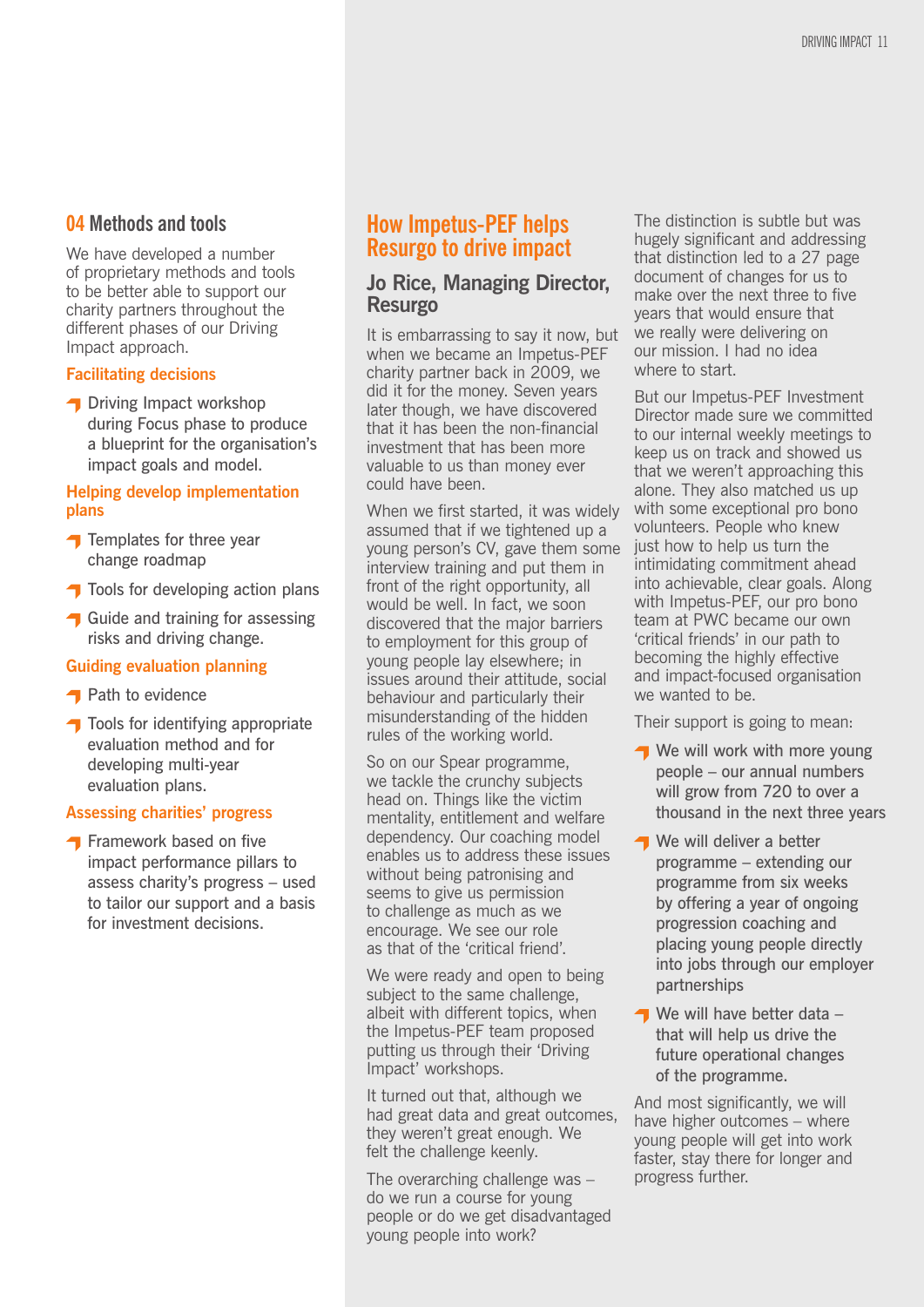

**of an impact strategy and performance management**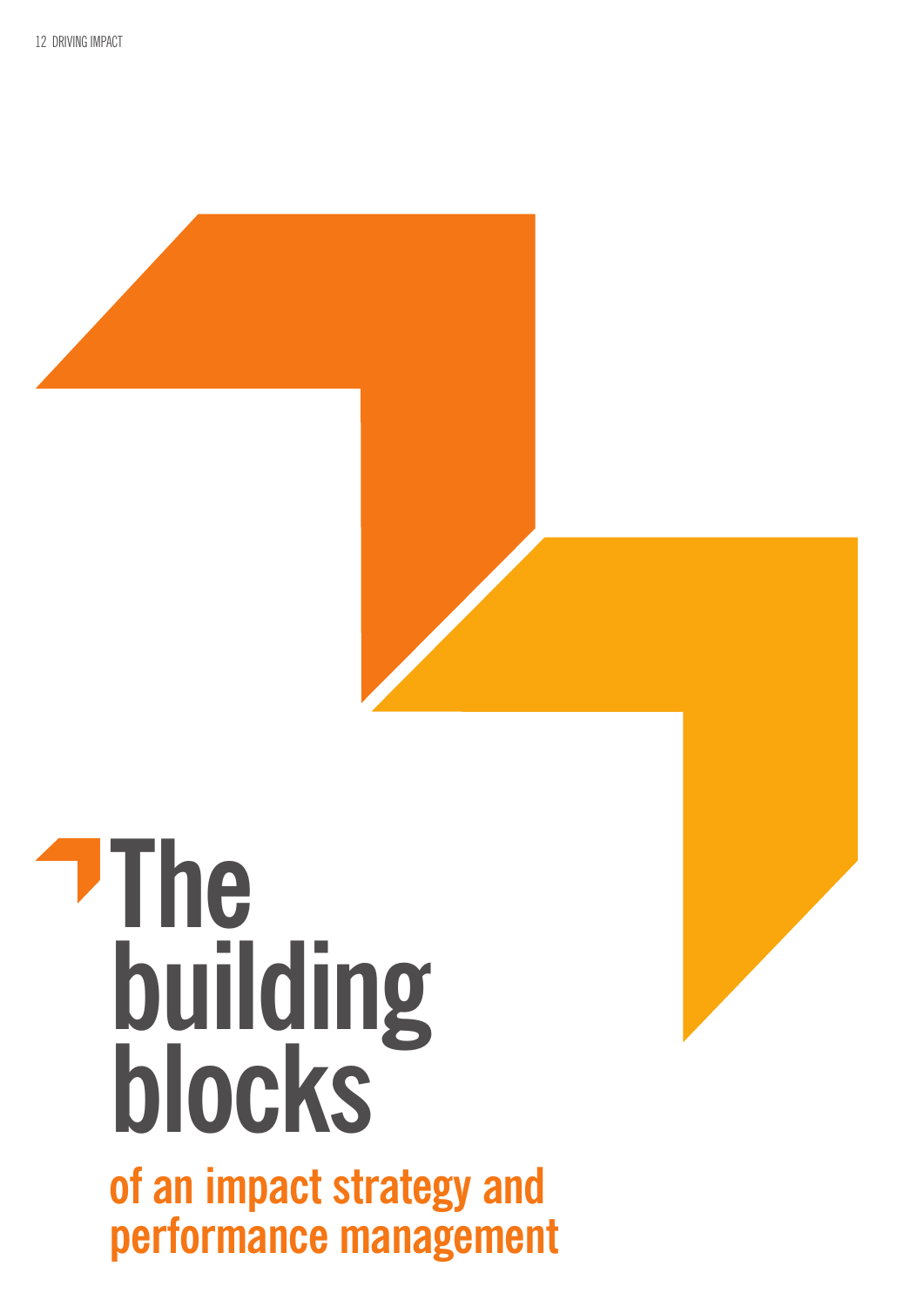**Robust performance management relies on collecting the data you need, to know whether you are having the impact you intend, in real time.** 

Collecting the wrong data will give you the wrong information and you won't be able to act on it in a way that will increase your impact.

Identifying the data you need can only come after you have put the building blocks of your impact strategy and thus of your performance management, in place.

These building blocks speak directly to the deeply felt reasons people work with and for young people.

During the first stage of our partnership with a charity, called 'Focus' phase, we coach our charity partners through defining and refining these building blocks. This is the first, crucial step to high-performance.

### **Mission**

Why the charity exists and what social inequalities it aims to reduce

### **Target population**

The young people it serves expressed as a set of enrolment criteria

### **Outcomes**

Long-term: the enduring benefits for a young person. Intermediate/Short-term: indicators of progress during a programme or at its end

### **Programme design**

Who does what, when, how often, for how long to achieve these outcomes

### **Performance management**

How performance is managed to ensure every young person progresses towards these outcomes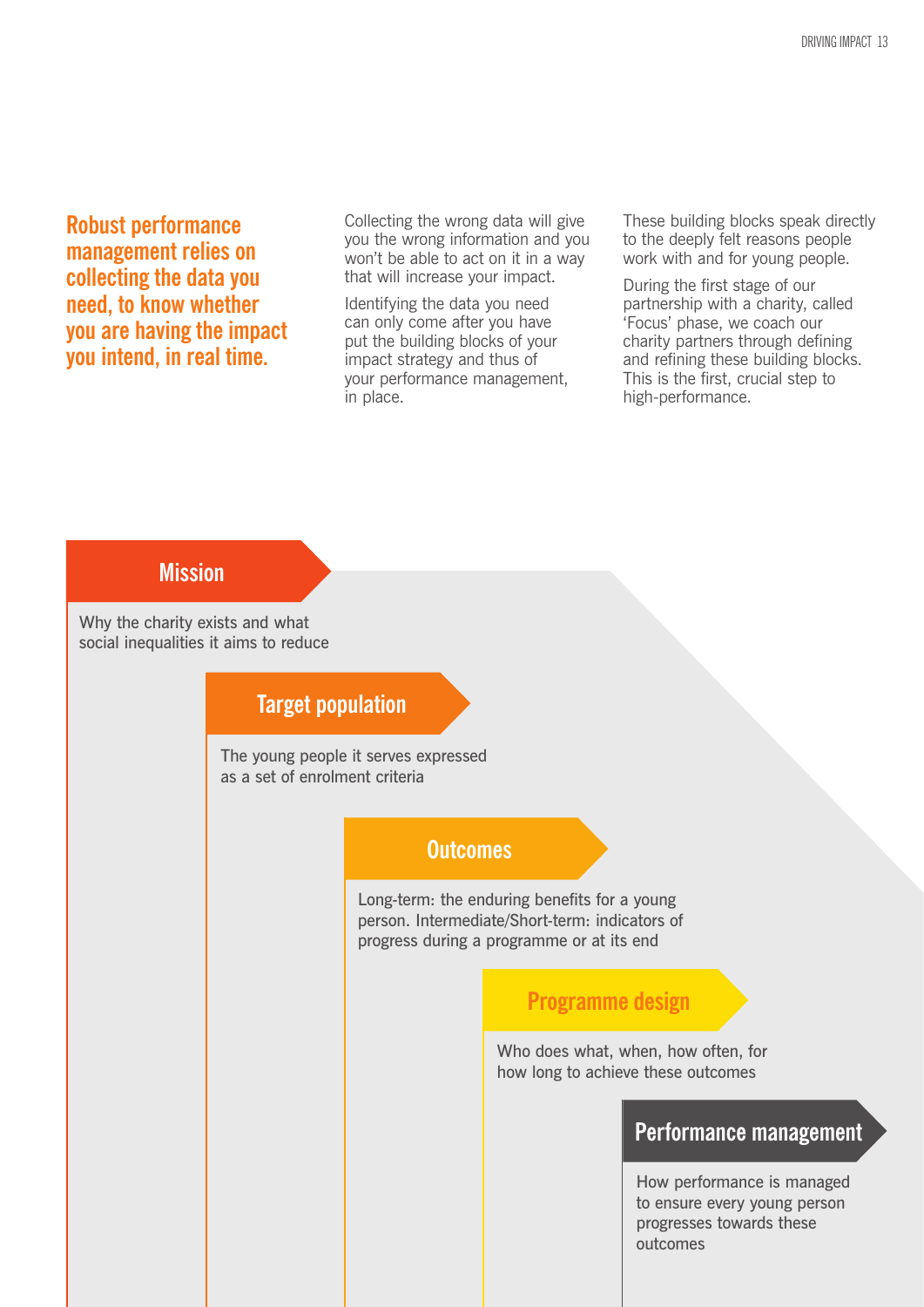### **Mission**

A mission statement is an operational anchor for everything an organisation does. It should address the following as unambiguously as possible:

- **The who:** the group(s) of young people the organisation will serve
- The what: the change the organisation pledges to make for these young people
- The how: a high-level description of how the organisation plans to make this change.

A mission that meets this criteria can be used to identify and avoid new opportunities which will lead an organisation off-course and dilute its chances of making an impact. It communicates a clear value-proposition to funders and partners. It also provides the basis for a strong and highly-motivating, organisational culture, where everyone understands who and what they are working for and how to tell if they are succeeding or not.

Below are some examples from organisations that Impetus-PEF has worked with, showing their mission as it was when we met them and how they went on to change it.

Already increased accountability can be seen – when a mission is reframed to address *the who, the what,* and *the how*, it starts to become much more evident whether an organisation is on or off course to achieve its ambitions.

### **Some of our charity partners – how their missions changed:**

| <b>Old mission</b>                                                                                                                                                                                  | <b>New mission</b>                                                                                                                                                                                                                                                                                                                                                      |
|-----------------------------------------------------------------------------------------------------------------------------------------------------------------------------------------------------|-------------------------------------------------------------------------------------------------------------------------------------------------------------------------------------------------------------------------------------------------------------------------------------------------------------------------------------------------------------------------|
| To tackle educational disadvantage<br>by making the benefits of tuition<br>more widely accessible, to enable<br>more young people to reach their<br>potential in life, regardless of<br>background. | To support young people facing<br>socio-economic disadvantage<br>to achieve a meaningful level<br>of academic attainment, with a<br>view to enabling them to go on to<br>further education, employment or<br>training. We do this by partnering<br>high quality volunteer tutors with<br>pupils to increase their subject<br>knowledge, confidence and<br>study skills. |
| To combat educational inequality<br>by using volunteer tutors to help<br>motivated students access top<br>universities.                                                                             | To provide personalised tuition<br>and application support to<br>students from disadvantaged<br>backgrounds with potential,<br>to access top universities.                                                                                                                                                                                                              |
| To identify and provide a<br>network of tailored support to<br>disadvantaged young people so<br>they can thrive in work and life.                                                                   | To ensure that young people<br>who are disengaged from or<br>underperforming at school receive<br>the individualised support they<br>need so that they transition<br>successfully into higher education<br>or sustained employment.                                                                                                                                     |
| To provide coaching services to<br>increase sustainable employment<br>for young people.                                                                                                             | To inspire and help unemployed<br>young people to overcome<br>disadvantage to enter and<br>sustain employment or<br>succeed in education.                                                                                                                                                                                                                               |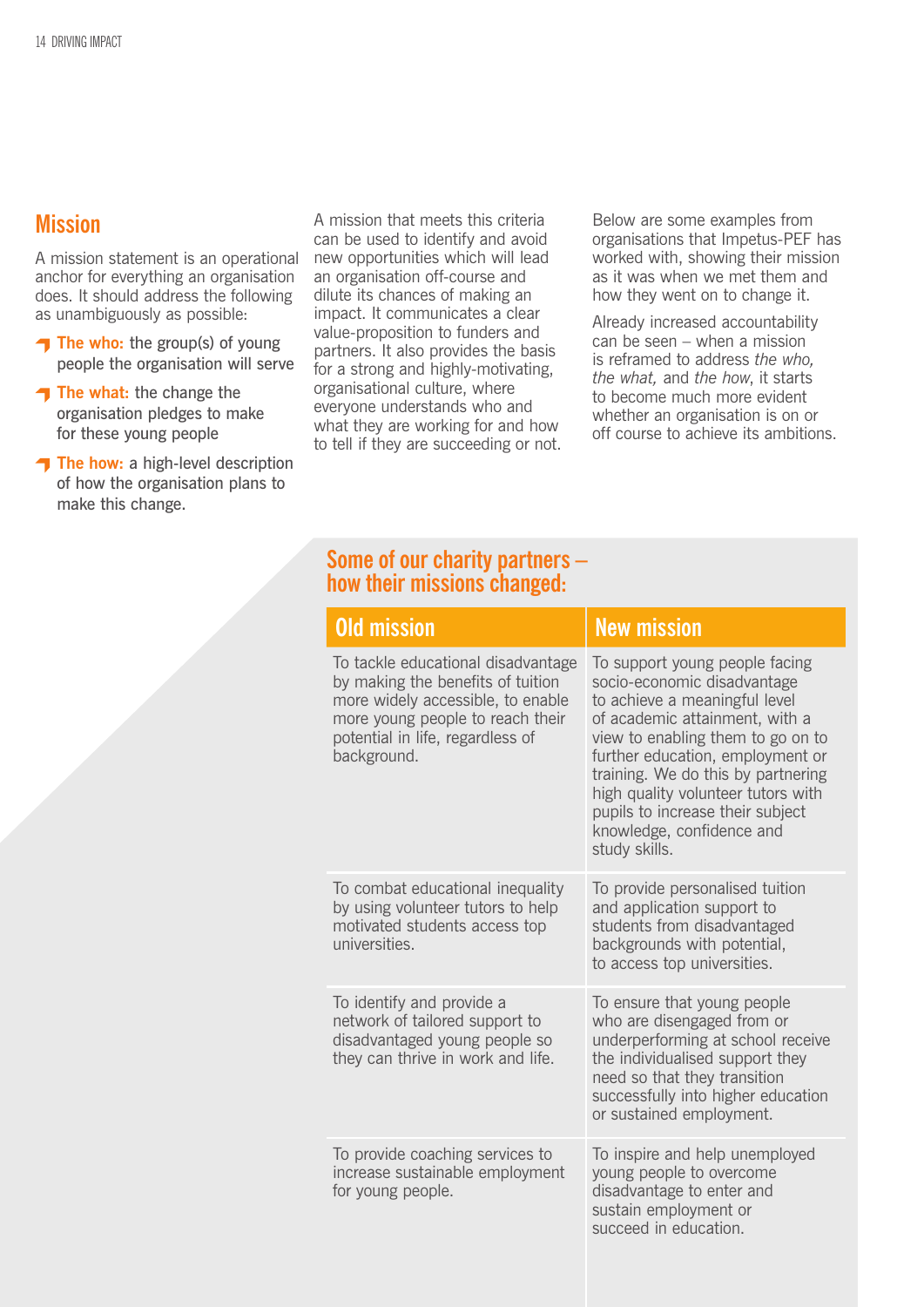### **Target population**

Whilst the mission statement includes a high-level definition of the young people an organisation intends to serve – for example 'young people who are unemployed', or 'young people at risk of educational failure' – a much tighter definition is required for an organisation to be effective in managing enrolment onto a programme and in developing a programme that is fit to serve those that it enrols.

Coming up with a full definition leads an organisation to decisions – about who it will and will not enrol and serve. These can be difficult, often emotional, decisions. However, selectivity is essential to become high performing – it is not possible for an organisation to serve equally well (or well at all) young people with very varying needs. In practice, selectivity means answering:

### **Which young people will get to the outcomes without your help?**

Some young people will reach the outcomes the organisation is aiming for without the organisation's help. The implications of enrolling this group are two-fold: firstly, robust evaluation will reveal that the organisation cannot attribute the young people's outcomes to their efforts, thus undermining their claim to impact. Secondly, and more seriously, it deprives someone in real need of the service from receiving help.

### **T** Who is your organisation serving **without being fit to do so?**

Some young people have needs too complex or severe for the organisation to stand a chance of helping them. Again, enrolling these young people undermines an organisation's chances of making impact, and means others who could be helped are deprived of a place. In addition, the organisation is making a promise to a young person that it cannot fulfil, which is just as bad. Below are examples from organisations that Impetus-PEF has worked with, showing their target population as it was defined when we met them, and how they went on to change it.

### **Some of our charity partners – how their target populations changed:**

| <b>Old target population</b><br>definition                               | <b>New target population</b><br>definition                                                                                                                                                                                                                                                                                                                                                |
|--------------------------------------------------------------------------|-------------------------------------------------------------------------------------------------------------------------------------------------------------------------------------------------------------------------------------------------------------------------------------------------------------------------------------------------------------------------------------------|
| 16-24 year old NEETS.                                                    | 16-24 year old NEETS, English-<br>speaking, plus one or more<br>disadvantage indicators including:<br>previously FSM, social housing,<br>criminal record, low attainment,<br>young carer, multi-generational<br>unemployment. Exclusion criteria<br>also apply, including non-English<br>speaking.                                                                                        |
| Young people most at risk of<br>becoming NEET (as defined<br>by school). | Student enrolment: predominantly<br>(up to 100%) students from<br>low income backgrounds, with<br>potential to reach a top third<br>university but gap requires support<br>from the organisation. In schools<br>with a low top 3 <sup>rd</sup> access track<br>record for disadvantaged students,<br>limited access provision and with<br>clear alignment with organisational<br>mission. |
| 'High potential' students in<br>schools with large FSM<br>population.    | Aged 14-19 in a school with<br>high FSM and high previous<br>NEET destinations, plus two<br>or more disadvantage factors<br>including: eligible for FSM, low<br>academic attainment, attendance,<br>poor behaviour, other defined risk<br>factors (including carer status, or<br>family history of unemployment).                                                                         |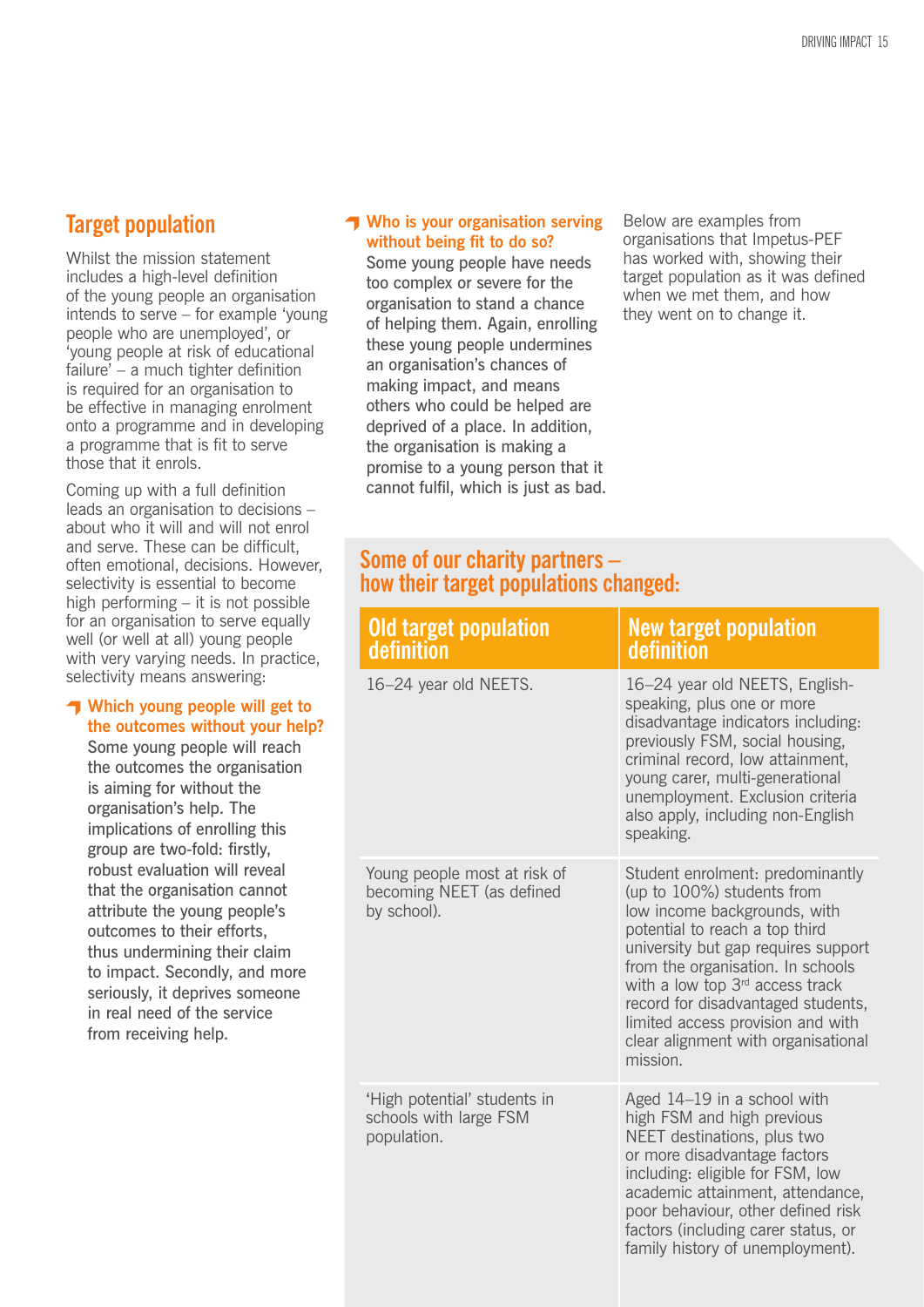As these examples show, an organisation's target population definition should be detailed. Without this detail, an organisation can easily lose control of who it is enrolling, which undermines a central plank of its impact strategy and thus of its chances of making impact.

Sometimes there are good reasons to enrol young people outside of your target population, for example, to normalise the programme and avoid stigmatisation of the target population. The young people enrolled, but outside of the organisation's 'target population', are known as the 'service population'. The proportion of service population in a programme must be capped at an upper limit. Too much organisational resource expended on service population reduces the value being created to society.

A target population definition should be directly informed by the charity's experience of who they are best at serving – knowledge which is often held by the frontline staff, but rarely explicitly drawn out. This should be tested against available evidence. As more insights appear from performance management data the definition can be refined. Organisations that are focused on impact are not afraid to define whom they serve effectively and who would be better served by other programmes.

### **Outcomes**

Next, an organisation needs to go into more detail about the outcomes in its mission statement. Organisations should decide for themselves the outcomes they want to be accountable for producing. These decisions provide the detail by which an organisation will judge whether it is succeeding or failing, and alter its actions accordingly.

The challenge in setting the longterm outcome is ensuring that it is meaningful for your target population, whilst at the same time being achievable for your organisation. For a youth employment charity, it is meaningful to get young people into employment that is sustained ten years later, but would it be realistic to hold one organisation accountable for that – or even to commit to routinely following up beneficiaries for a decade after the programme ends? On the other hand, sustaining a job for six weeks is too short to feel any confidence that the result will stick and that life-long employment is now more likely to follow than not.

It is down to an organisation as to where they set the bar for longterm outcomes, however, setting them too low lets down young people and deprives the organisation of ever being sure of whether they are making an impact.

The high-performing charity will aim towards three types of outcomes, as follows:

**T** Long-term outcomes are the ultimate value that an organisation is trying to create for young people and it is the lasting effect of a charity's work (e.g. sustained employment). The impact of a high performing charity is in its long-term outcomes – they are assessed at some point after a young person has left a programme and show that the organisation's effect on a young person's life endured in a meaningful way.

### **Find of programme outcomes**

are the outcomes that must be achieved for a young person to successfully complete the programme. In deciding on the end of programme outcomes, an organisation must consider which achievements create the conditions which would lead them to feel confident that the young people they serve are likely to go on to reach the long-term outcomes above. For example, if your long-term outcome is 18 months of sustained employment, should your end of programme outcome for a young person be their starting a job, or should you maintain support until they've been in it a month and you've helped them weather those tricky first weeks?

**The challenge in setting the longterm outcome is ensuring that it is meaningful for your target population, whilst at the same time being achievable for your organisation**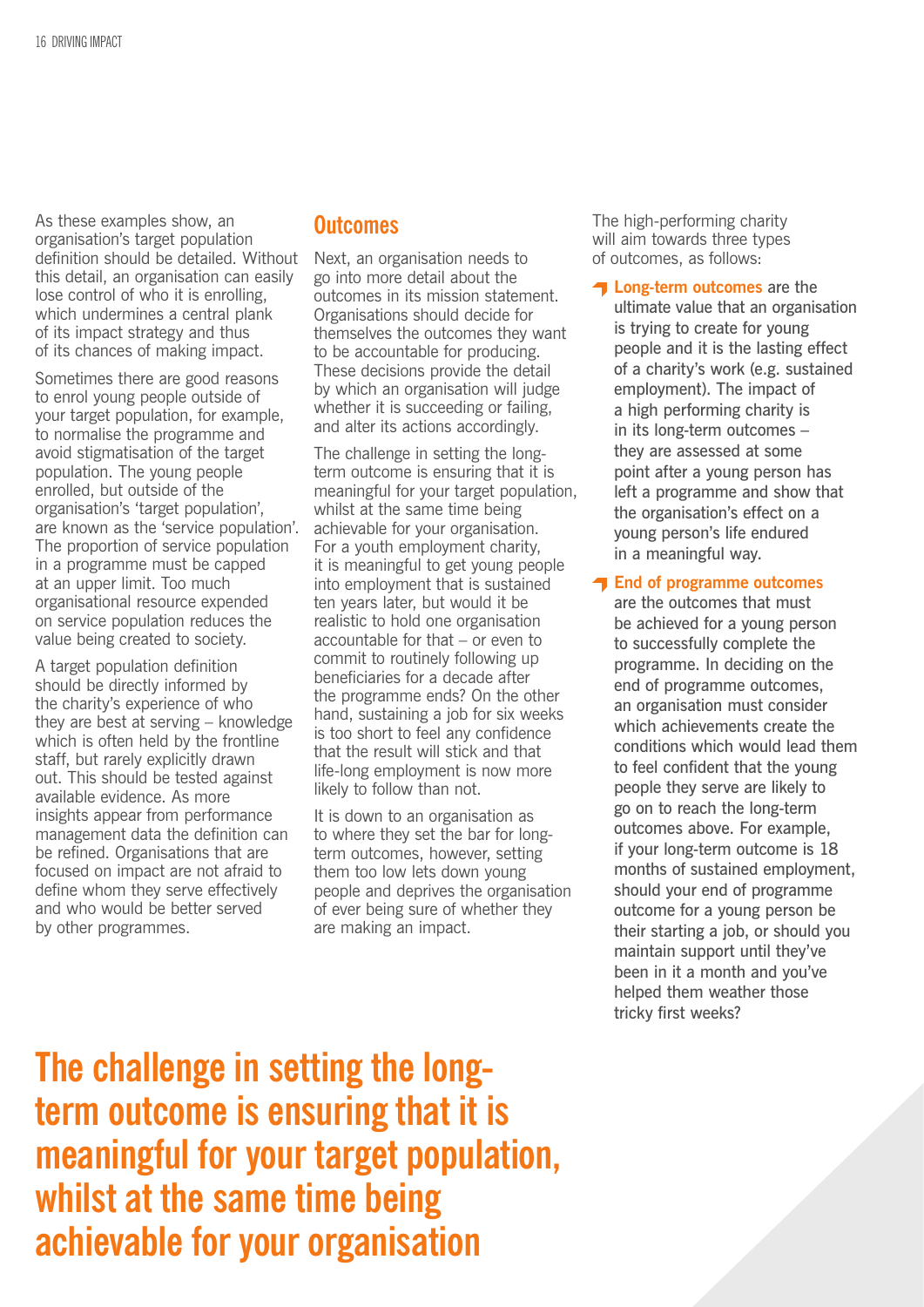### **T** Short-term outcomes are

those outcomes which represent incremental progress made throughout the programme, and who culminate in the outcomes achieved at the end of the programme. They may include completion of programme elements and improvements in attainment, behaviour or skills. They often include improvements in confidence, motivation and resilience. To effectively monitor and understand these outcomes, an organisation can use scales or ladders of progression, as well as yes/no questions. Such scales allow frontline staff to see, understand, and act on the small progressions made day-to-day and week-by-week. This allows for a deeper, more granular understanding of what is contributing to success, and allows for each young person to receive comprehensive support.

In this way, the outcomes framework lays the foundations for performance management, and continuous improvement. Neither 'end of programme' outcomes, nor shortterm outcomes are set in stone. Both may need to be adjusted over time, as data is gathered that shows at which point young people are able to move on within the programme, or at which point they are flourishing with no need for further support.

Below are some examples from organisations that Impetus-PEF has worked with, showing their long-term outcomes as they were defined when we met them, and how they went on to change them.

Short-term outcomes are nearly always bespoke to an individual programme.

They need to reflect the progress young people should be making after participating in different components of a programme. Frontline staff can then track this progress at an individual level and course-correct where progress is not being made.

### **Short-term outcomes: examples**

- **T** Enabling school engagement (measured by absence of exclusions etc.), school attendance, academic achievement, improved work-readiness.
- Self-efficacy, self-presentation, effective communication, participation, self-management, ability to carry out job searches.
- **T** Mastery of topics required to achieve a C at GCSE. Ladders (scales) that count numbers of topics and total that have been mastered.

### **Some of our charity partners – how their outcomes changed:**

| <b>Old long-term outcomes</b>                                                                               | <b>New long-term outcomes</b>                                                                                                                                                                                                                                                        |
|-------------------------------------------------------------------------------------------------------------|--------------------------------------------------------------------------------------------------------------------------------------------------------------------------------------------------------------------------------------------------------------------------------------|
| In education, training or<br>employment (loosely defined)<br>12 months after the end of<br>the programme.   | Sustained <i>full-time</i> employment<br>(defined) or succeeding in <i>full-time</i><br>education (defined) or sustaining<br>part-time employment and<br>succeeding in <i>part-time</i> education<br>- check-in at three, six, nine and<br>12 months after leaving the<br>programme. |
| Getting a job (16 hours a<br>week plus) or getting into<br>higher education at the end<br>of the programme. | In sustained employment (more<br>than 12 months out of the past<br>18 months and 24 hours per<br>week) or in higher education -<br>on a course of at least two years<br>in length, at Level 4 or higher.                                                                             |
| C grade in English or maths<br>GCSE.                                                                        | Five A*-C grades at GCSE,<br>including English and maths.                                                                                                                                                                                                                            |
| Securing a place at a top<br>third university.                                                              | <i>Enrolment</i> at a top third<br>university.                                                                                                                                                                                                                                       |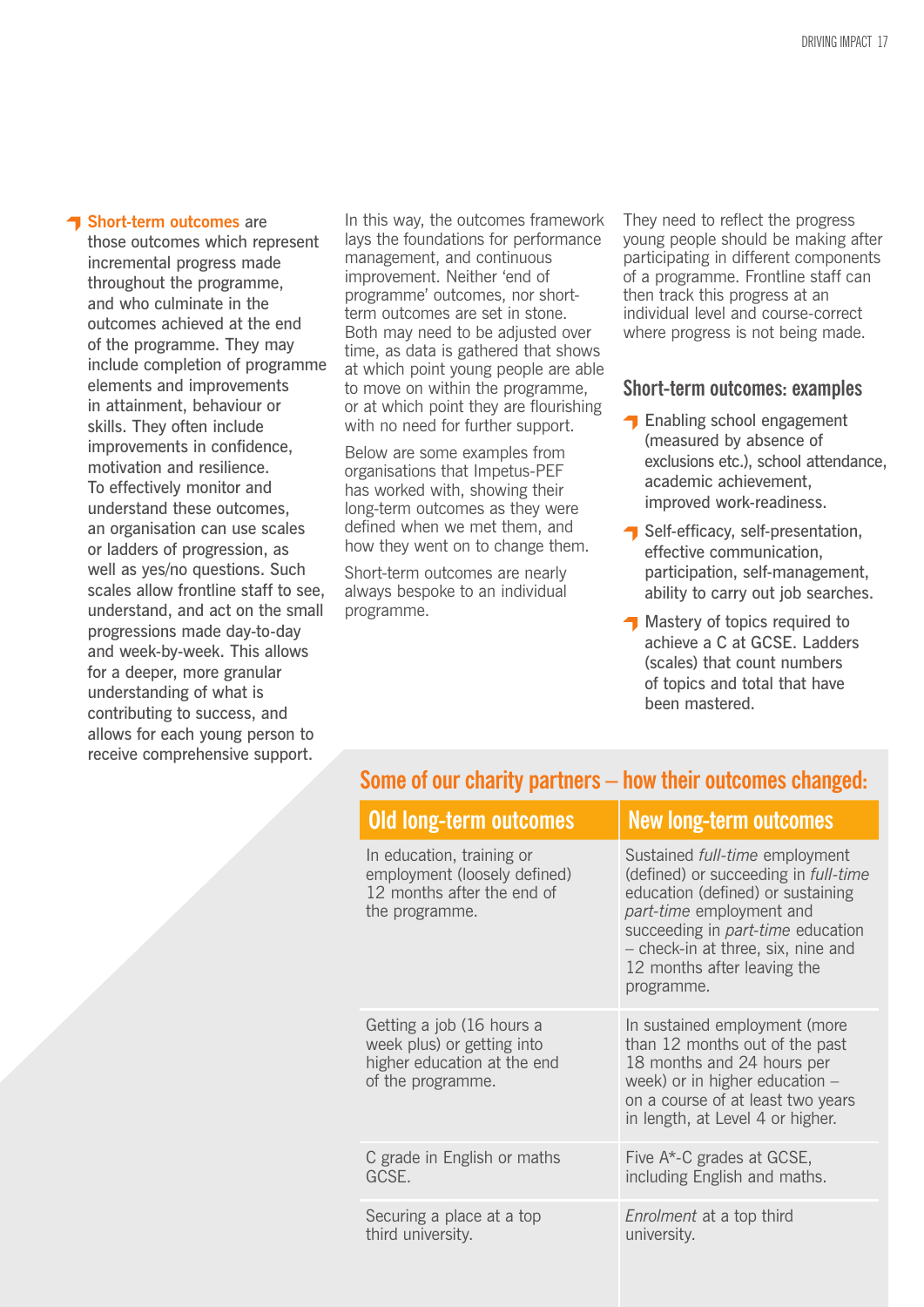### **Programme design**

Once an organisation has clarified who they will serve and which outcomes they will aim to produce for them, they must consider whether the programmes they currently operate are likely to get them there. There are several key questions to answer:

- **What will you deliver?**
- **T** What competences are needed **by those who will deliver it?**
- **How frequently will it be delivered?**
- **How long will the programme last in total?**

### **T** When and how will it be **delivered?**

Codifying – which at its most basic, simply means writing down – the answers to these questions is crucial for an organisation that is committed to driving impact for every young person it serves. Without the shared understanding of what is to be delivered, different young people will receive different services without this being recorded. It will then be very difficult to understand what drove differing outcomes and thus to replicate the positive ones.

When coming up with the answers, an organisation must constantly ask itself, 'Is this enough to get our target population to our outcomes?' Considerations about cost and practicality cannot be ignored of course. However, is an affordable but only patchily effective programme for 1,000 young people better than one which much more reliably produces meaningful outcomes for 500? Is the latter likely to represent greater 'value for money'?

Another important advantage of a codified programme design is that it allows an organisation to credibly articulate its value proposition to funders and commissioners – explaining how each of its programme elements aims to tackle a specific barrier faced by the young people in its target population.

### **Programme change: examples**

- A GCSE tutoring programme changed its course duration from eight sessions to up to 20, depending on pupil progress and need.
- $\bigcap$  An education organisation changed the university application support element from variable and ad hoc to codified and universal.
- A school-to-work support programme reduced the caseload of its coaches by half.
- A youth employment programme changed its course duration from six weeks with ad hoc follow up to 12 months with support after the job start.

### **Sources of evidence on effective programme design for young people**

- **Ready For Work** *Impetus-PEF*
- **T** Teaching & Learning Toolkit *Education Endowment Foundation*
- $\blacksquare$  The Early Intervention Foundation Guidebook
- **T** Child Trends Databank
- $\blacksquare$  MDRC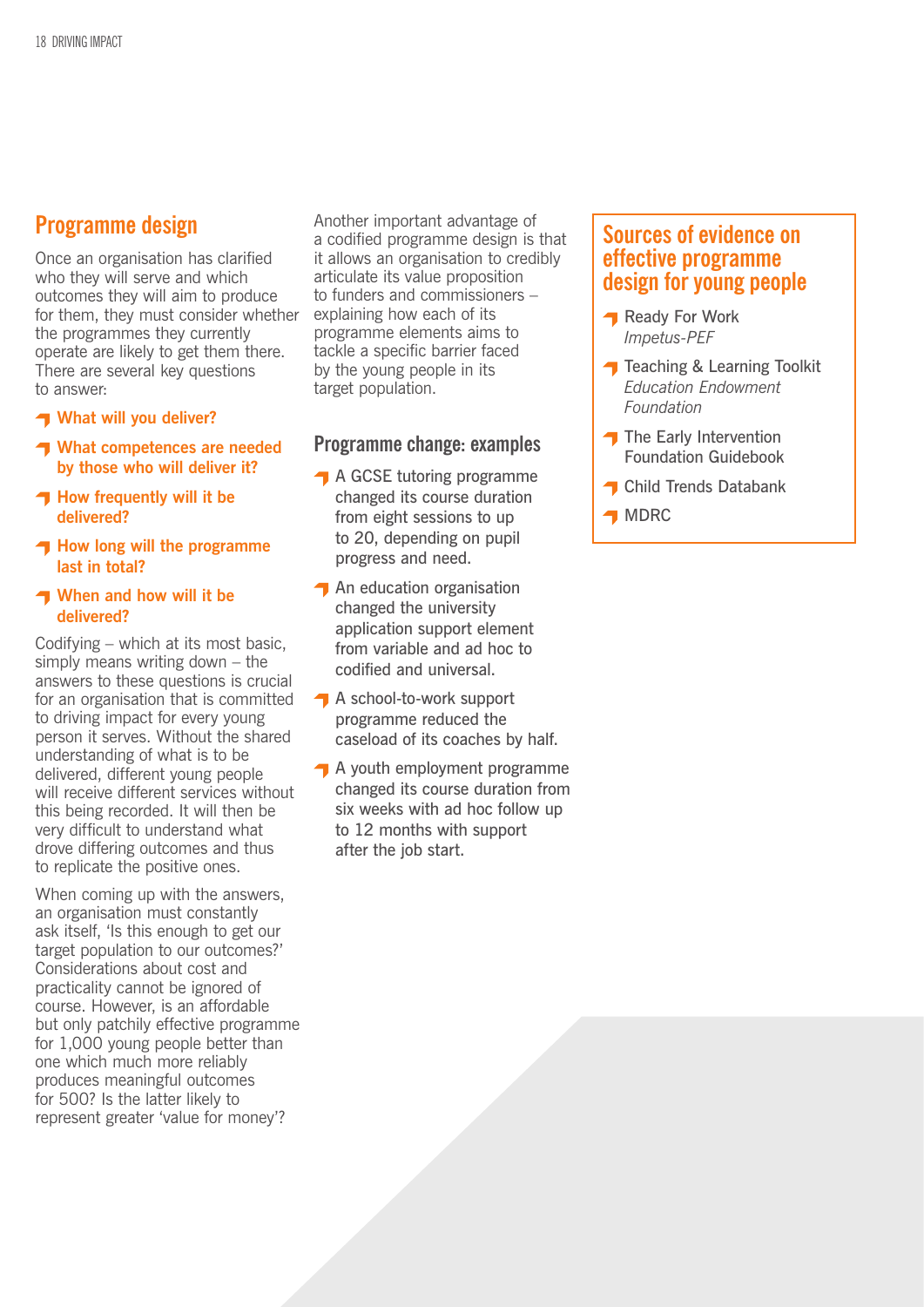### **Performance management and accountability**

Performance management rests on these four building blocks – clear definitions of the mission, target population, outcomes and programme designs. They allow an organisation to see which data sets it needs to collect, track and act on. They give every member of staff, from frontline to board, a clear understanding of what success looks like – and failure:

- Did they reach the right people?
	- How many of their beneficiaries were in their target population?
- $\blacksquare$  Is the programme delivered with fidelity – that is to say, as codified in the building blocks – everywhere it is delivered?
- Did those young people succeed on the programme?
	- How many of them dropped out of the programme?
	- How many achieved the end-of-programme outcome?
- Did the programme produce a meaningful lasting change for young people?
	- How many sustained that outcome after the charity's support was no longer there?

An accountable organisation wants to avoid failing any young person it serves. Without performance management it is impossible to see failures before they happen – and thus impossible to prevent them. High-performing organisations seek to make visible, understand, and act on the progress of young people as it is occurring, and use the information to drive change and continuous improvement.

So what does data-driven decisionmaking and accountability look like in detail? At the level of the frontline, it looks like knowing where every young person is on the programme and whether they are making expected progress. Where a negative, or no, effect can be seen, action is taken.

Creating this feedback loop always involves the systematic collection of data by frontline staff and constant reflection on what the data is telling them about individual young people's progress towards outcomes, and what changes could be made if they are off course.

We call this tactical performance management.

'Katie has missed two sessions now – and both on Wednesday afternoons. I know she has caring responsibilities some afternoons, I'll give her a call and see if this time doesn't work anymore.'

'Makai failed his mock interview despite the prep sessions we did. I'm going to ask my colleague to deliver one more before we try the interview again. I think he's too comfortable with me for it to be a useful practice.'

**At the level of the frontline, it looks like knowing where every young person is on the programme and whether they are making expected progress**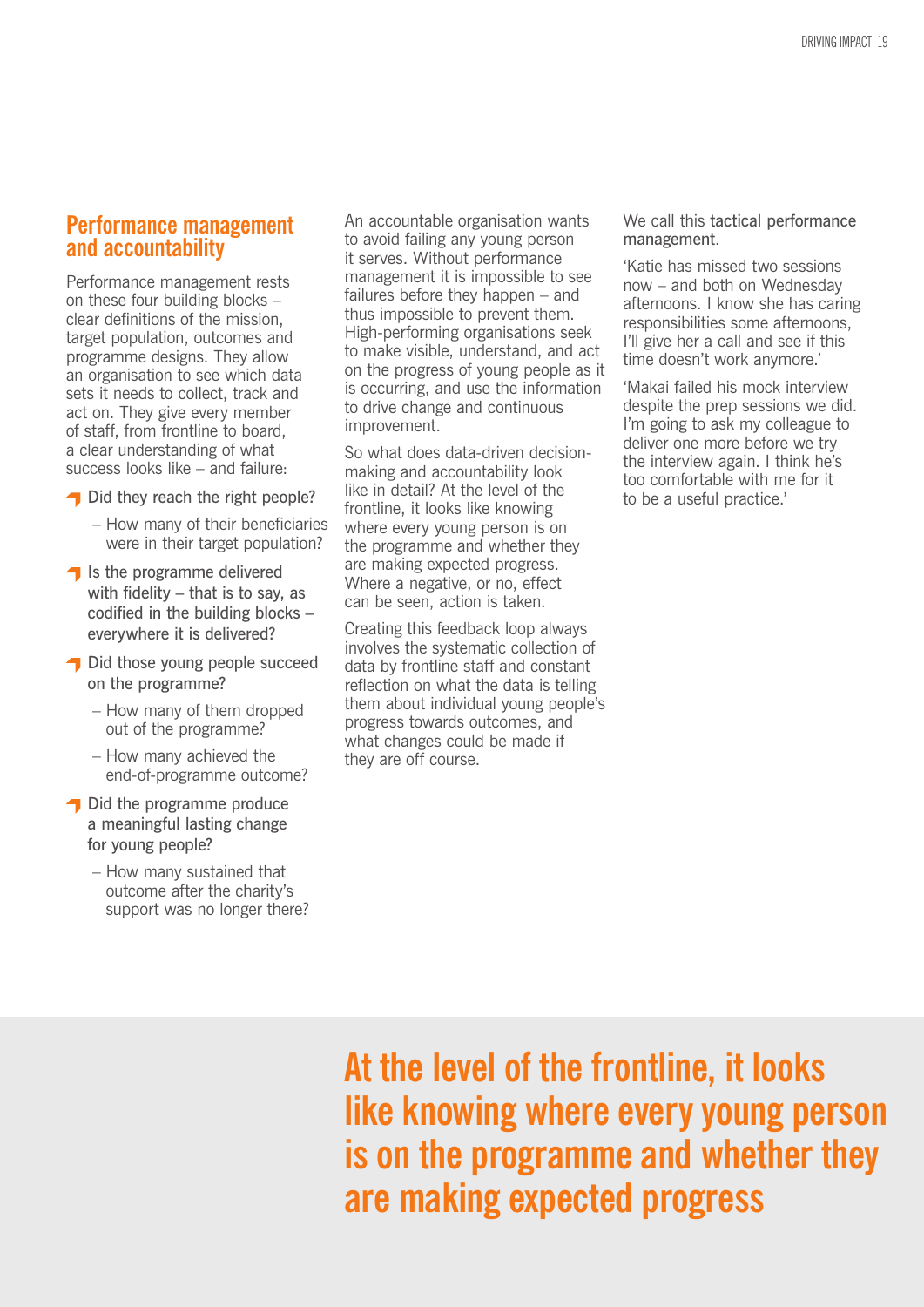Performance management does not stop there though. Aggregating the individual data provides crucial information for senior programme staff to review whether their programme appears to be effective for the young people they are serving. We call this strategic performance management.

'We lose 40% of attendees during the summer holidays – they're just not turning up for the first session of the new term. What can we offer during this time to keep them engaged?'

'We get the young people to a place where they seem job-ready but three in five are missing two days a week on average as soon as they start at their work placements. We need to start giving them a ring every morning for the first fortnight to make sure they're on the way.'

'This new school we're working with keeps referring young people to the programme who don't meet our target population. I need to find out whether this school actually has the young people we want to serve, or whether we need to look at our enrolment criteria again.'

Without the visibility that this data collection and reflection provide, it is very difficult for an organisation to have a clear idea of its chances of success with an individual young person, or whether the programme is right to serve any. It cannot reliably intervene to get a young person back on track. It cannot know which of its frontline staff need support, and which should be sharing their successful practice across the team. Most importantly it cannot be held accountable – by its staff, its board or the young people it serves. These building blocks and this performance management are at the heart of accountability. They protect organisations from being too much swayed by the wishes of donors or commissioners and helps them stay focused on the young people.

'Performance management' at the tactical level can sound like a topdown method of exerting control and compliance over frontline staff, but this is far from what it should be. Collecting and examining the data on an individuals' caseload does allow frontline staff and their manager to discuss where progress is and is not being made. However, it also allows frontline staff to identify where a young person needs something different – they can draw down any additional resource needed to facilitate this and get the support they need from their manager.

Performance management gives staff the opportunity and backing to innovate. Where that innovation leads to success, this can also be seen as part of the strategic performance management of the programme and play a part in the continuous improvement of the programme.

Accountability is a challenging concept for the social sector, where the problems being tackled are complex, outsize and daunting. In addition, funders have sometimes held organisations accountable for outcomes which are the funders' own prerogative and which do not reward true accountability within an organisation. Impetus-PEF is committed to incentivising and supporting a change to a world where it is a badge of honour for an organisation to display the choices it has made, the scrutiny it subjects itself to, its failures as well as successes and the changes put in place as a result.

**Collecting and examining the data on an individuals' caseload does allow frontline staff and their manager to discuss where progress is and is not being made**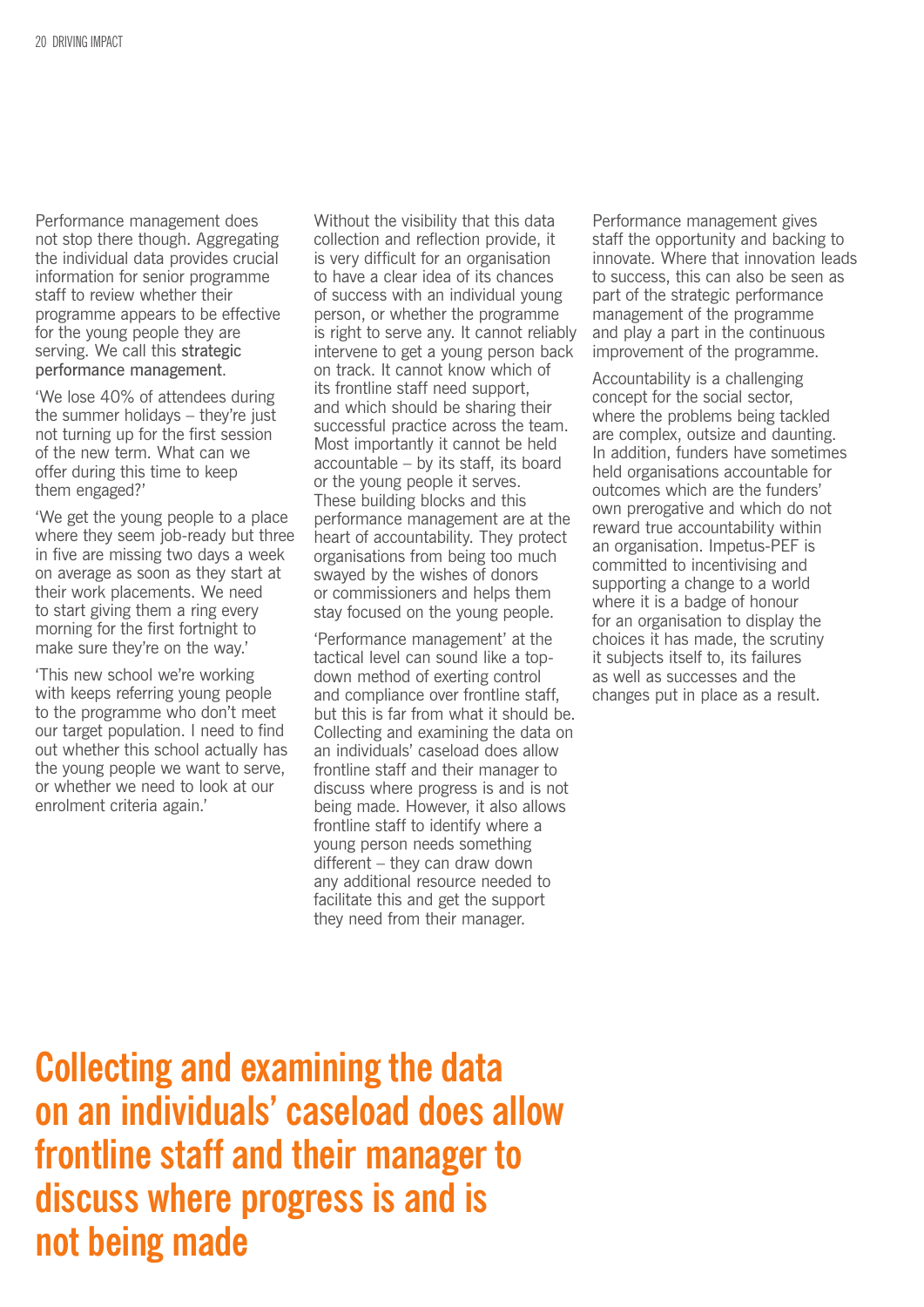### **After the building blocks – what happens next?**

We know that defining the building blocks and developing the blueprint for an impact strategy, is a challenging process. It requires the leader and those working with them to maintain a relentless focus on defining a target population, outcomes and programme which will represent real change for young people and which they stand a realistic chance of delivering.

But implementing the impact strategy – so that it changes the activities of every single person in the organisation  $-$  is a much longer, more complex and more difficult process. As detailed earlier, highperforming charities in the US describe up to a decade of dogged implementation, testing and refinement of new programmes and performance management. We are committed to supporting our partner charities through this process.

Performance management improves services for young people – and provides valuable, reliable data on how well a charity is doing at this. But there is still a crucial role for external evaluation in the journey to impact. A summative evaluation (which can be defined as one which compares whether young people who participated in a programme reached the intended outcomes more often than a similar group who did not participate) carried out at a high level of robustness is the best way to answer the question of whether the outcomes achieved can be attributed to a particular charity's programme.

However before a charity considers the hard work and cost associated with participating in such an evaluation, they should go through a formative, or process, evaluation. This evaluation will give external audit on how well, and faithfully, the organisation is implementing the building blocks of its strategy. It will determine, among other things:

- What are the characteristics of the young people enrolled?
- What proportion of young people admitted to the programme complete each element?
- Where do young people drop out and why? Which short-term outcomes do they reach and in what proportions?
- $\bigcap$  To what extent is the programme delivered with fidelity to the design set out in the blueprint?
- **Which outcome measures are** of primary interest, and is the organisation able to collect valid data to check whether young people reach them?

This evaluation may show that some sub-groups within the target population appear to benefit more than others, or that young people in one service location take up more or less of one programme component than young people in another. It will certainly reveal how good a programme was at retaining young people throughout its duration. These findings may well lead to decisions made in the Driving Impact workshops around target population or programme design being revisited and modifications being made.

The formative evaluation will identify problems with delivery which make impact less likely and should include some quantitative analysis as to the causes. This gives the charity the opportunity to remedy these problems before they engage in a summative evaluation and so stands them in better stead for a positive result in such a trial.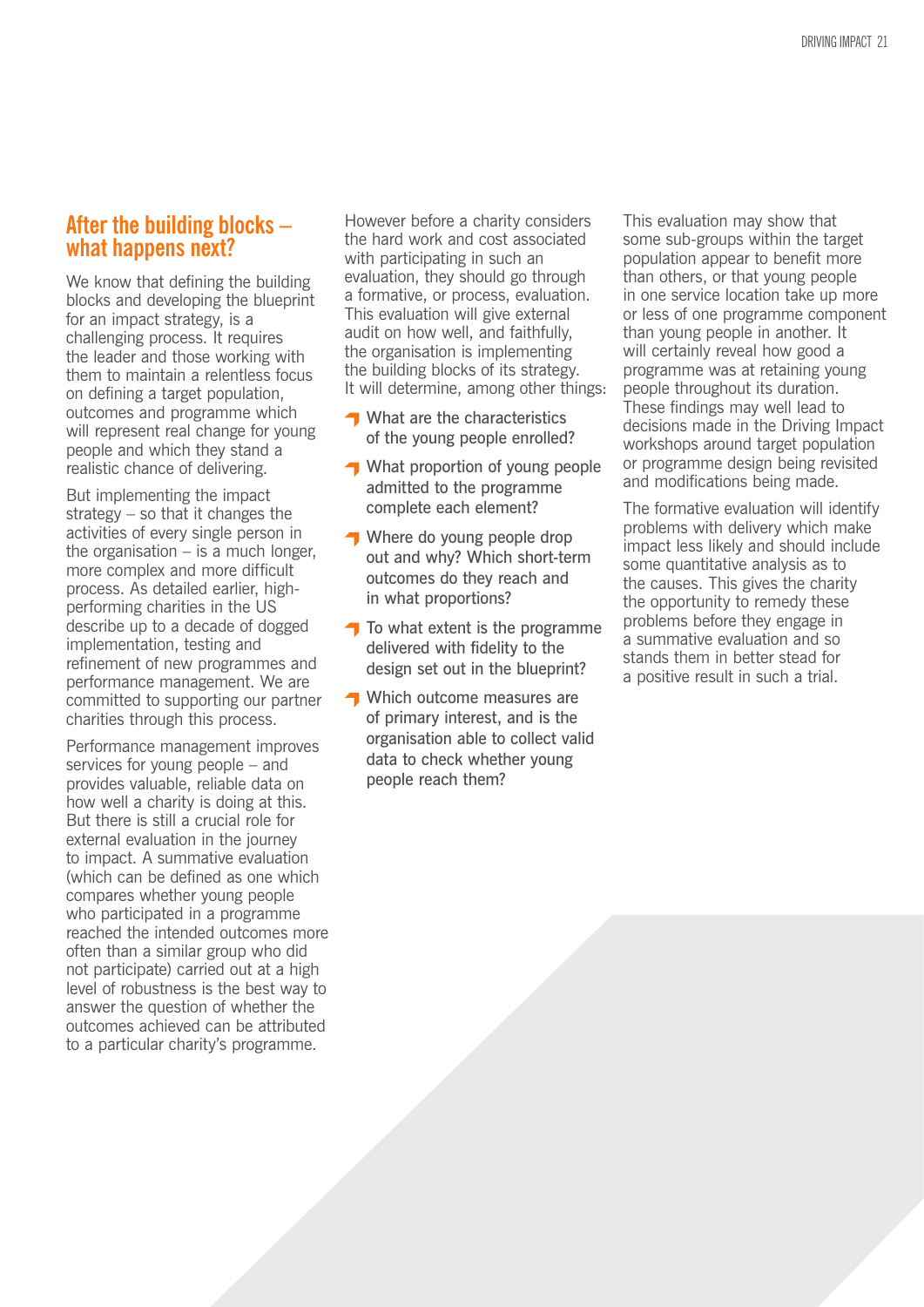### **What**  we're **learning**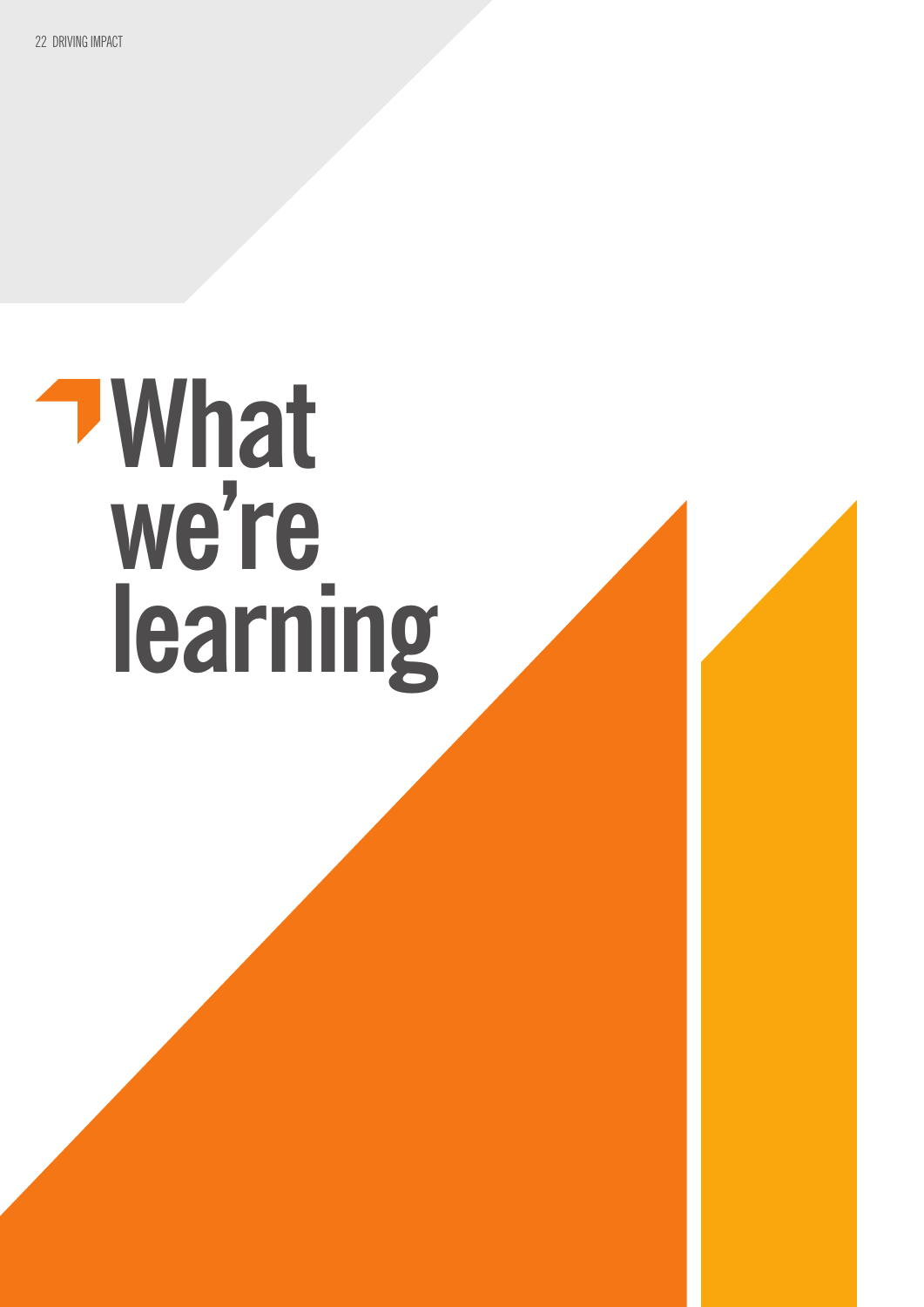**We know that our experience to date has given us part of the picture of what it takes to get an organisation to highperformance and impact – but we do know it is only one part.** 

Partnering with more charities and taking them further through our Driving Impact process will tell us more, as will working with funders, commissioners and other organisations whose concern is making a difference to beneficiaries.

We are committed to learning from, and improving our own performance: this leads us to update our own methods and tools, but also uncovers the wealth of examples that we are sharing in this report. These examples include practices we have seen in charities which make it difficult for them to drive impact. We can also draw out implications for the social sector as a whole – all of us who fund, commission and deliver services which aim to transform lives.

Considering how to help organisations become impactful has to begin with what stops them being as impactful as they want to be. Our approach is grounded in an understanding of how challenging it is to transform lives:

- **Most charities are trying to solve** problems which have become entrenched over decades and which the public and private sectors have failed to solve.
- $\bigcap$  These problems are usually complex, and yet most charities are only able to address one or two of the underlying causes, and may have limited time with the young people.
- $\bigcap$  Funding whether statutory or grant – is usually short-term and restricted. Frequently, charities have to use reserves to subsidise delivery, damaging their ability to become high-performing.
- **CEOs have to spend a** disproportionate amount of time and mental energy fund-raising.
- $\bigcap$  The quality of governance in the social sector is patchy, with many boards lacking all the skills they need to support the CEO and hold them to account – particularly on impact.

These are just a small selection of the issues which make it hard for charities to be fully effective – despite the commitment, experience and intelligence of those in the sector. They mean that the day-to-day work of the leadership in charities is often not about ensuring services are impactful and ever-improving, but about raising money and putting out fires.

When we begin working with our partner charities we take a 'deep dive' into their existing data to find out as much as we can about the young people they are serving, the programmes they are delivering, and the outcomes they seem to be getting. As a result, we have observed the following and pulled out specific examples on the following page.

**[...] our own performance management leads us to update our own methods and tools, but also uncovers the wealth of examples that we are sharing in this report**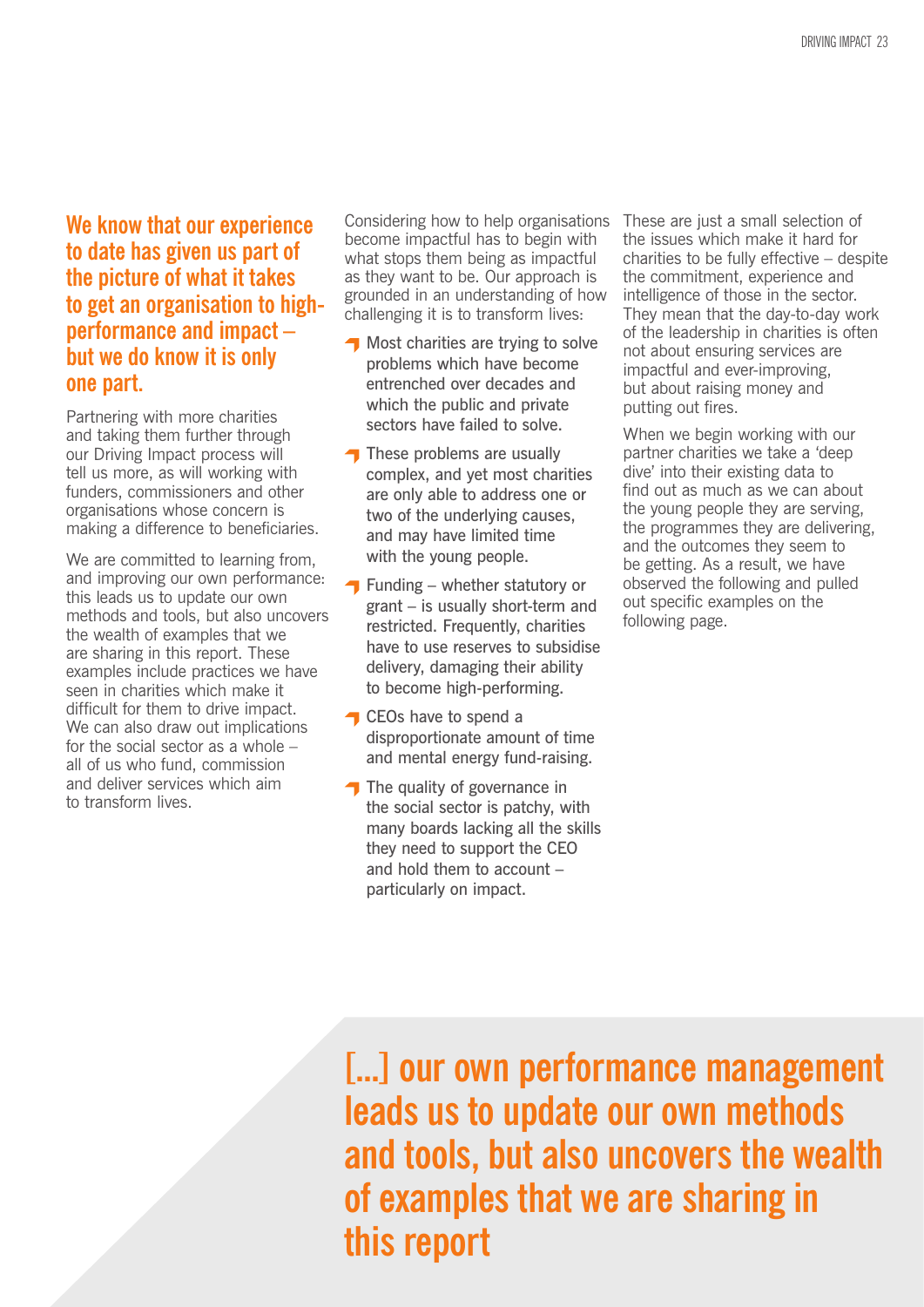### **01**

**Charities are enrolling young people who are outside of the group they believe they are serving, or want to serve.**

One charity found that only 50% of the young people enrolled fell into the group they thought they were serving. 25% had no risk factors for unemployment. Yet 32% of young people that the organisation referred to other services did actually meet their own enrolment criteria.



**the majority, or a significant minority, of the young people they serve even throughout the programme, or after it's ended.** 

One charity found that a quarter of young people enrolled on the programme dropped out of the programme but were not included in the outcomes data. This artificially improved their outcomes data, but also obscured the fact that these young people did not receive effective support.



### **Organisations focus on outcomes for young people that are not actually that meaningful.**

Many organisations that support young people to get into employment claim 'increased employability' as an outcome, reflecting the purpose of many of the activities they carry out. However, a recent review of evidence-based programmes carried out by Impetus-PEF shows that many programmes which have an impact on employability do not also have an impact on the more meaningful outcomes of employment or employment quality.

### **04**

**Organisations deliver ad hoc support to young people, rather than a defined and codified programme.**

One charity provided six weeks of support to participants followed by ad hoc support to some, but the rationale for why some people received extra support was unclear, uncodified and inconsistently applied.



### **Organisations use evaluation to 'prove' their effectiveness, rather than improve it.**

Many organisations we have worked with have engaged in 'summative' evaluations, designed to validate their efficacy in producing outcomes. None of them had engaged in a 'formative' evaluation which would have provided insight into what they deliver, to whom, and what results it seems to produce.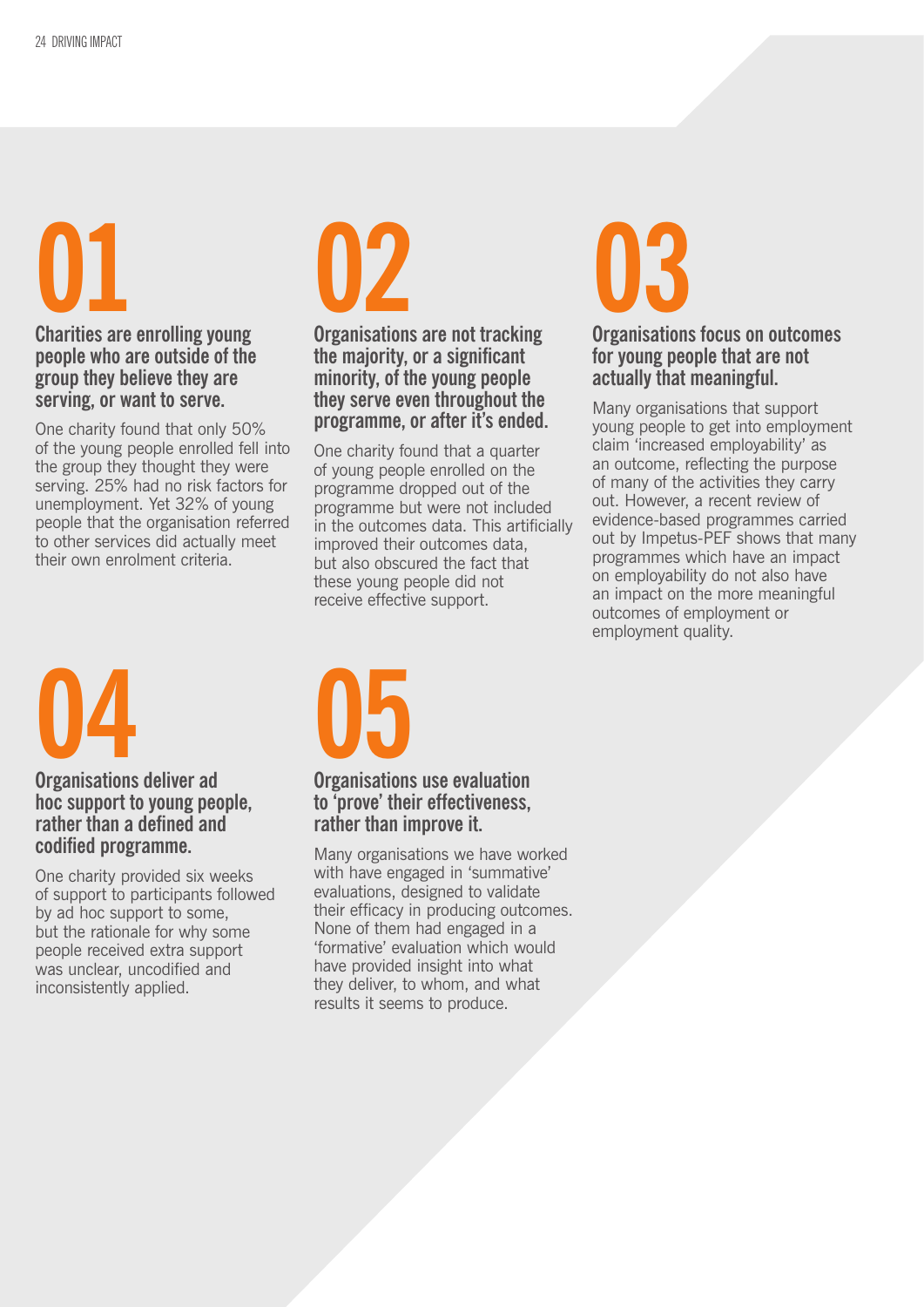We have described how Driving Impact aims to change these practices within our partner charities. But the change must go beyond individual organisations and the benefits they will produce for the young people the charities serve. The implications of what we are observing and learning are that the wider social sector must change if it is to incentivise and reward, true impact and the hard work it requires:

- Becoming a reliably effective organisation serving young people takes time – if a funder wants to be part of this decade-long journey they need to commit to long-term funding.
- $\bigcap$  Incentivising the growth of an organisation which cannot show itself to be impactful, risks growing an organisation which is patchily effective, or not effective at all.
- **T** Organisations need more than funding on their journey to becoming high-performing. The skills and practices we develop during our Driving Impact approach are not yet well-known or easy and they take time and resource to realise. Funders can commit to providing expert support and resources for this purpose.
- **T** 'Impact measurement' has resulted in changes to the way organisations seek funding, but not to how they deliver services. Funders and organisations are now deeply sceptical about 'impact reports'.
- $\bigcap$  However, the new enthusiasm for Randomised Control Trials conceals the fact that many have been entered into too soon, poorly designed and badly carried out. Even where they have been high quality, the results – whether positive impact, no impact, or negative impact, have not been acted on by organisations or funders.

Establishing high-performance as a shared goal can move the social sector from a place of patchy effectiveness to reliable impact. Translating this goal into reality will require change from charities, funders and commissioners. The relationship between these groups is symbiotic and concerted effort towards high performance within one group will catalyse change from others in response.

However, all these groups can move forward together, recognising that change is best created in partnership with those upon whom they depend to make impact: funders upon the charities they support, charities upon the commissioners that contract with them and commissioners upon the funders who should be building their future pipeline of service deliverers.

None of us are satisfied with the situation for disadvantaged young people in the UK today – neither can we be satisfied with our efforts to change it. Whether a proposed solution is bold and disruptive, or iterative and incremental, we all need to be tougher at holding ourselves and others to account. We all need to ask ourselves; 'Is this really working? How can it be better?'

We know that social sector organisations make transformative differences in the lives of young people – and we know there is room for improvement. We believe that Driving Impact can provide the incentives, expertise and resource that charities need to complete the highperformance picture.

**Whether a proposed solution is bold and disruptive, or iterative and incremental, we all need to be tougher at holding ourselves and others to account**